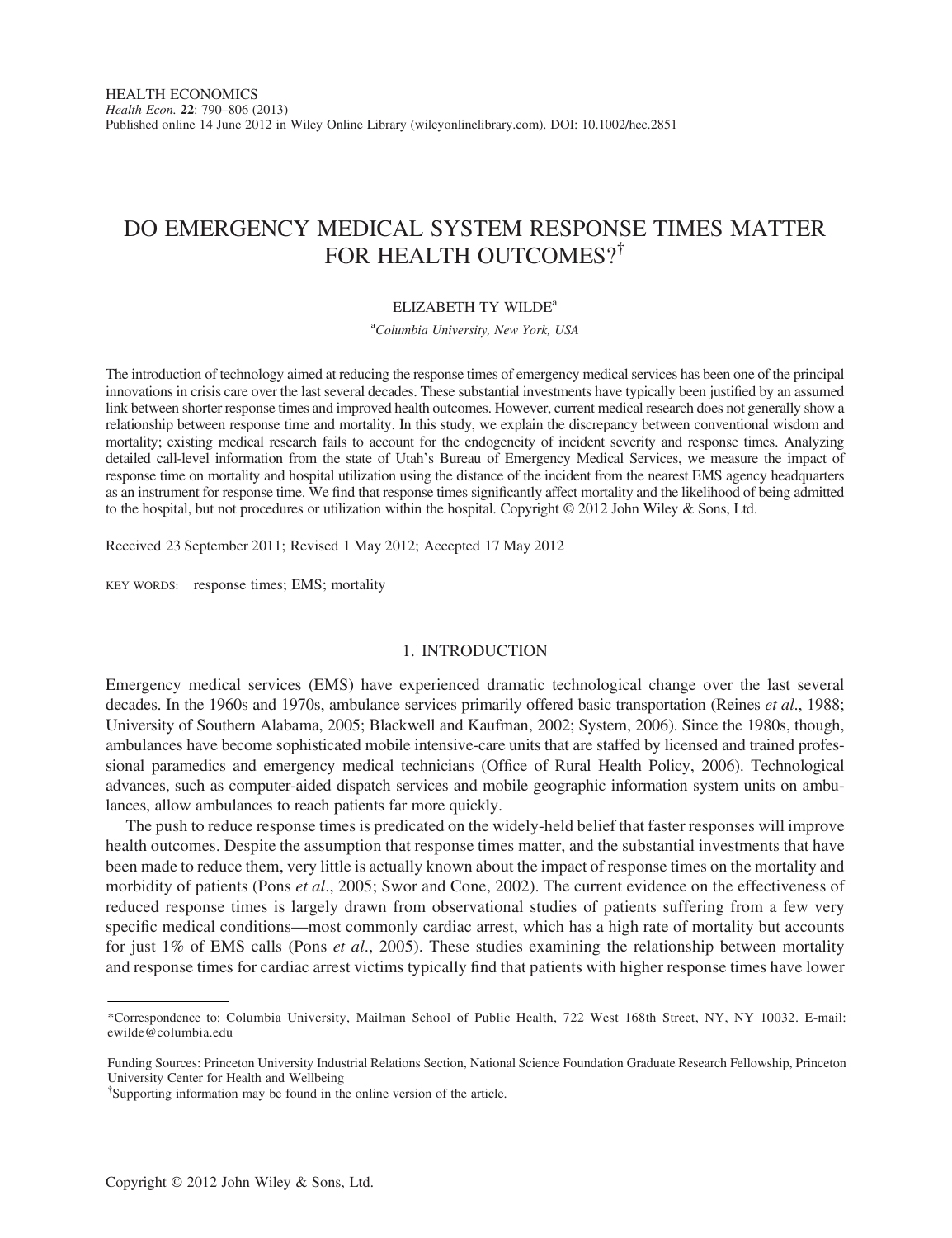rates of survival. Unfortunately, very few studies in the medical literature have examined the relationship between response times and outcomes for people suffering from conditions other than cardiac arrest or heart-related complaints, although these patients generate the vast majority of EMS calls. These studies have generally found no association between response times and survival.

There are several reasons for this knowledge gap. One problem is the scarcity of good data: few states maintain databases that can be used to link response times to patient outcomes. Another challenge lies in the endogeneity of response times. EMS dispatchers collect important information about each incident that produces a call, and they can take actions that result in lower response times for the most critical cases. EMS personnel may respond more quickly to the most serious and life-threatening situations. Such triage makes it difficult to obtain unbiased estimates of the benefits of lower response times, even when data are available. Even detailed call reports cannot capture all of the information communicated by dispatchers to ambulance drivers—communication, which may be as subtle as the dispatcher's tone of voice. If this endogeneity of response time is ignored, then estimates of the "effects" of response times on patient outcomes will be biased downward toward finding no effect.

This paper contributes to the existing literature examining the relationship between EMS response times and health outcomes by using a novel identification strategy and extensive set of covariates on a patient population for which there is little if any evidence: all patients including calls for reasons other than cardiac arrest, heart conditions, trauma, or motor vehicle accidents. The direct impact of distance—measured as the length between the agency garage and the "incident", or the location where a patient needs to be picked up—on response times is examined along with the standard econometric model of response times. Then, using distance to closest authorized EMS agency headquarters as an instrument for response time, the extent to which shorter response times affect health outcomes is measured. The impact of response times for men and women and for patients of different ages is also analyzed for the first time. This is also the first paper, to our knowledge, to analyze the relationship between response times, emergency department admissions, procedures, and hospital expenses.

We find that distance is positively and significantly correlated with mortality. Without accounting for the endogeneity of response times, there is no statistically significant relationship between response time and mortality. However, the instrumental variable estimates of the impact of response times on outcomes show that, on average, a minute increase in response times increases mortality by between 8 (measured 1 day after the initial incident) and 17% (measured 90 days after the initial incident). Women and those over age 65 appear to be most affected. Patients with longer response times are also more likely to be admitted to the emergency department.

# 2. METHODS

## 2.1. Data

The primary data in this study come from the 2001 Utah Prehospital Incident Dataset, a collection of prehospital incident reports collected in Utah between 1 January 2001 and 31 December 2001 (Utah Department of Health, 1999-2005a). Utah was chosen because of the quality and availability of their data; after any incident for which an ambulance is dispatched and the EMS personnel provide care, the paramedics or EMTs are required to complete a "bubble" sheet including response times, patient demographics, the incident address, the date, and a description of each of the patient's illness or injuries. (Appendix A provides background on EMS services).

Response time was defined as the difference between the time that the ambulance is dispatched and the time that the ambulance arrives at the scene (Scott et al., 1978; Stueven et al., 1989; Cummins et al., 1991; Grossman et al., 1997; Athey and Stern, 1998; Key et al., 2003; Lerner et al., 2003). The measure of distance to the closest EMS agency was constructed by calculating the straight line distance from the incident location to the agency address of the closest provider in the territory in which the incident occurred. The census block group for each incident was identified using ARCMap Version 9.1.

Utah mortality records (2001–2002) and the Utah Emergency Department Encounter Dataset (2001) provided outcome data (Utah Department of Health, 1999-2005b; Utah Department of Health, 2001). The Utah mortality records, which come from Utah Office of Vital Statistics, included the name, age, race, time, and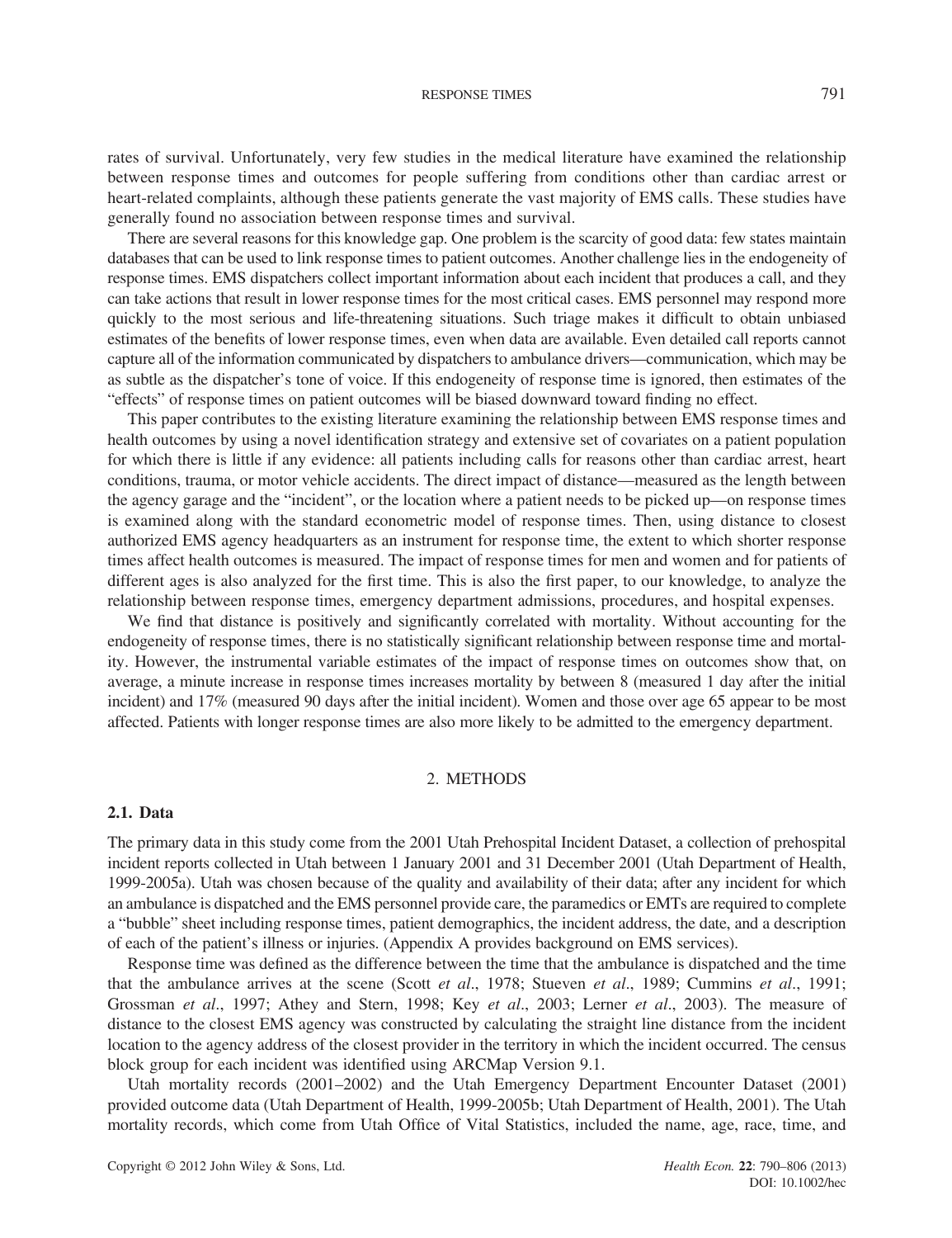location of death for all deaths of Utah residents that occur within the state. Utah law also required that all hospitals in the state provide reports of every Emergency Department (ED) admission to the state Department of Health. These reports contain the name, admission date, admission time, birth date, mortality risk, condition severity, outcome, total charge, number of procedures, and primary diagnosis for each patient. Additional details of the construction of the dataset are contained in Appendix B. Mortality and ED records were linked to the prehospital records using probabilistic linking software LinkPlus. Details of the probabilistic matching procedure are contained in Appendix C. Using ARCMap, we also identified the census block group for each incident, and linked census 2000 demographic summary data to incident information (Bureau, 2000). Weather data were matched using the date, time and the latitude and longitude of each incident and the closest weather station within the state of Utah (National Climactic Data Center, 2001). Duplicated prehospital reports, cancelled calls or calls without a name were excluded from the analysis. Incident reports, which did not have descriptions of the patients' primary complaint, response time, or geocoded incident address, were also dropped from the analysis. Respondents missing census block group characteristics or the distance to the closest EMS agency were also excluded. The analysis was restricted to incidents occurring in the Salt Lake City area. In some cases, EMTs and paramedics from more than one ambulance provided care to the patient. When this occurred, there were multiple reports for the same patient from the same incident. Only the report from the first EMS on scene was included in the analysis (Nichol et al., 1996a; Fischer et al., 2000)(Figure 1).



Figure 1. Study cohort

# 2.2. Econometric framework

In the standard econometric framework in the medical literature, outcomes are modeled as a function of response times. We present the standard model as a linear probability model rather than a logistic regression for ease of presentation.

$$
Y_{\text{ics}} = \alpha + RT_{\text{i}}\delta + X_{\text{i}}\mathbf{b} + \varepsilon_{\text{i}},\tag{1}
$$

where

 $Y_{\text{ics}}$  = Outcome for individual-incident i

 $RT_i$  = Response Time for individual-incident i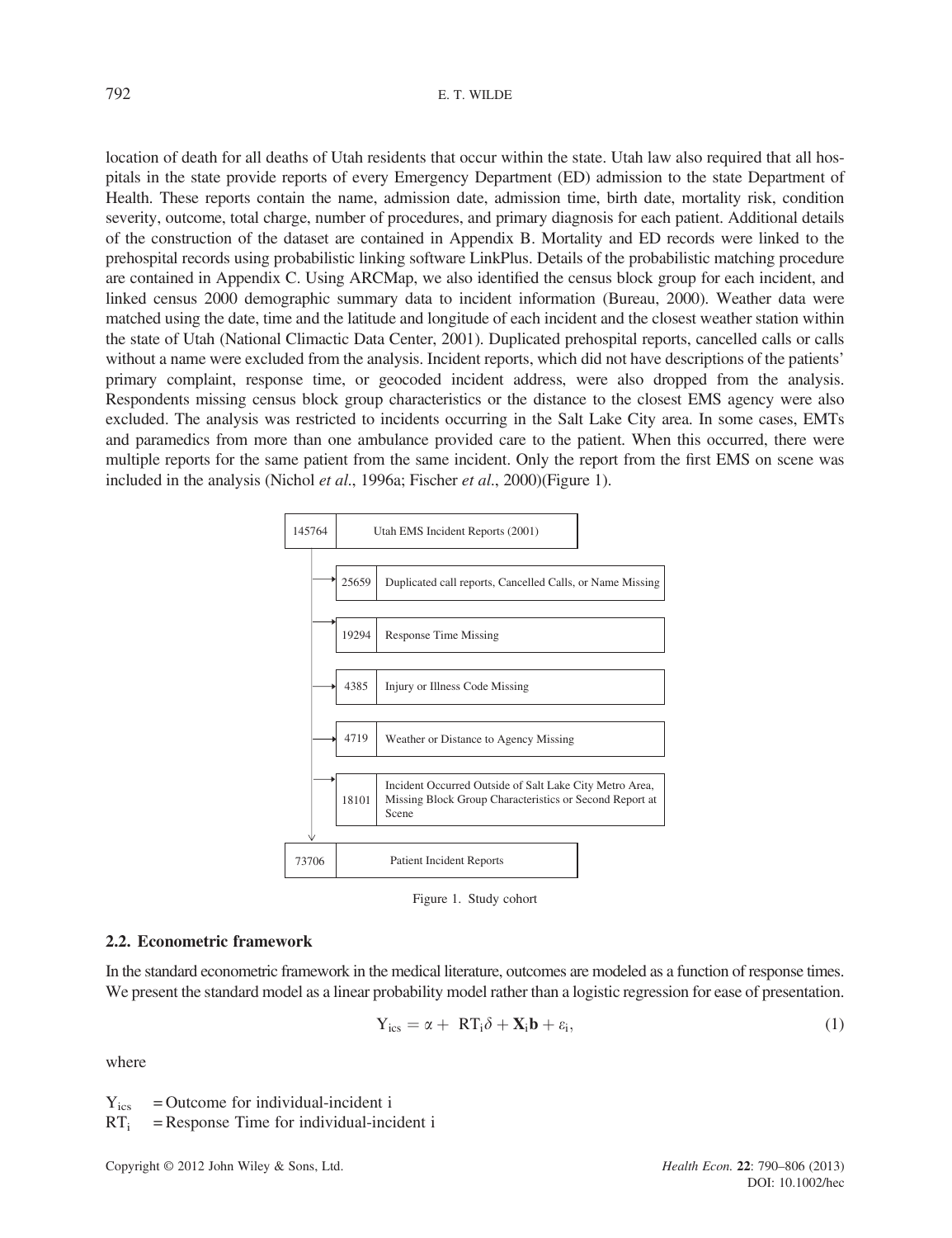$X_i$  = A vector of incident characteristics, and  $\varepsilon_i$  = An error term.

We propose that  $\varepsilon_i$  can be decomposed into two terms:

$$
\varepsilon_{\rm i}=\mu_{\rm i}+\theta_{\rm i}
$$

where

 $\mu_i$  = A residual component of severity that is not observed by the ambulance driver or the researcher and

 $\theta_i$  = A measure of severity which is observed by the ambulance driver, but unobserved by the researcher.

Because the ambulance driver knows  $\theta_i$ , response time may depend in part on it. As long as  $E(\epsilon_i RT_i < 0)$ , then OLS estimates of mortality on RT will be negatively biased. This may explain why regressions which fail to account for the endogeneity of response times often find no significant relationship between mortality and response times. To address this endogeneity, we used an instrumental variable—the straight line distance from incident address to the address of the closest indicated provider agency—which was correlated with response time but uncorrelated with severity. Distance to the closest indicated agency is not the distance actually travelled by the responding ambulance. For example, the responding ambulance may leave from places other than the agency headquarters and may not travel in a straight line.

We estimated the following:

$$
Y_{\text{ics}} = \gamma + RT_i \sigma + X_i \Pi + v_i,
$$
\n(2)

 $RT_i$  is the predicted value resulting from regressing response time on the instrument,  $Z_i$ , distance to the closest indicated agency and a vector of incident characteristics, having removed the component of RTi, which was correlated with  $\varepsilon_i$ :

$$
RT_{i} = \lambda + Z_{i}\theta + X_{i}\psi + \mu_{i}
$$
 (3)

A valid instrument satisfies two criteria. First, it is sufficiently correlated with the endogenous variable  $(E(Z_i R T_i \neq 0))$ . Second, it is not correlated with the error term  $(E(Z_i \varepsilon_i = 0))$ . We tested the first condition with an F test on the instrument in the first stage regression (3). Unfortunately, it is impossible to prove the second condition or exclusion restriction because the error term is unobserved. However, we do present several tests of its validity. Given that these two criteria are met, the parameter  $\sigma$  will provide an unbiased estimate of the impact of response time on mortality—identified off of the variation in response times which is correlated with the distance to the closest EMS agency and uncorrelated with  $\varepsilon_i$ .

We controlled in both the OLS and IV estimates for a wide variety of factors including weather, month, the illnesses identified by the EMS as the reasons for calling, weekend interacted with hour-of-day fixed effects, and primary complaint indicator variables—so that we are only comparing patients with the same primary complaint. We also included census block group characteristics: area, total population, density, the proportion of community members living below the poverty line, the proportion of the population not receiving government assistance, the median income, the proportion of the block group that is rural, and the proportions of the population that are, respectively, younger than 5, between 16 and 65, and older than 65.

Any variables that might be considered endogenous to response time are excluded, including time at scene, distance to hospital, and treatments and medications which might potentially be affected by time to scene. We explored several of these intermediate outcome variables in a later section, as we tried to determine the mechanism through which response time affects outcomes.

The reduced form regression of mortality on distance was estimated for each of the five mortality outcomes: death within 1 day, 2 days, 30 days, 90 days, and 1 year after the initial incident. The standard econometric regression of mortality on response times was estimated as was the instrumental variables specification where distance was the instrument for response times. IV regressions run separately by gender and, for major age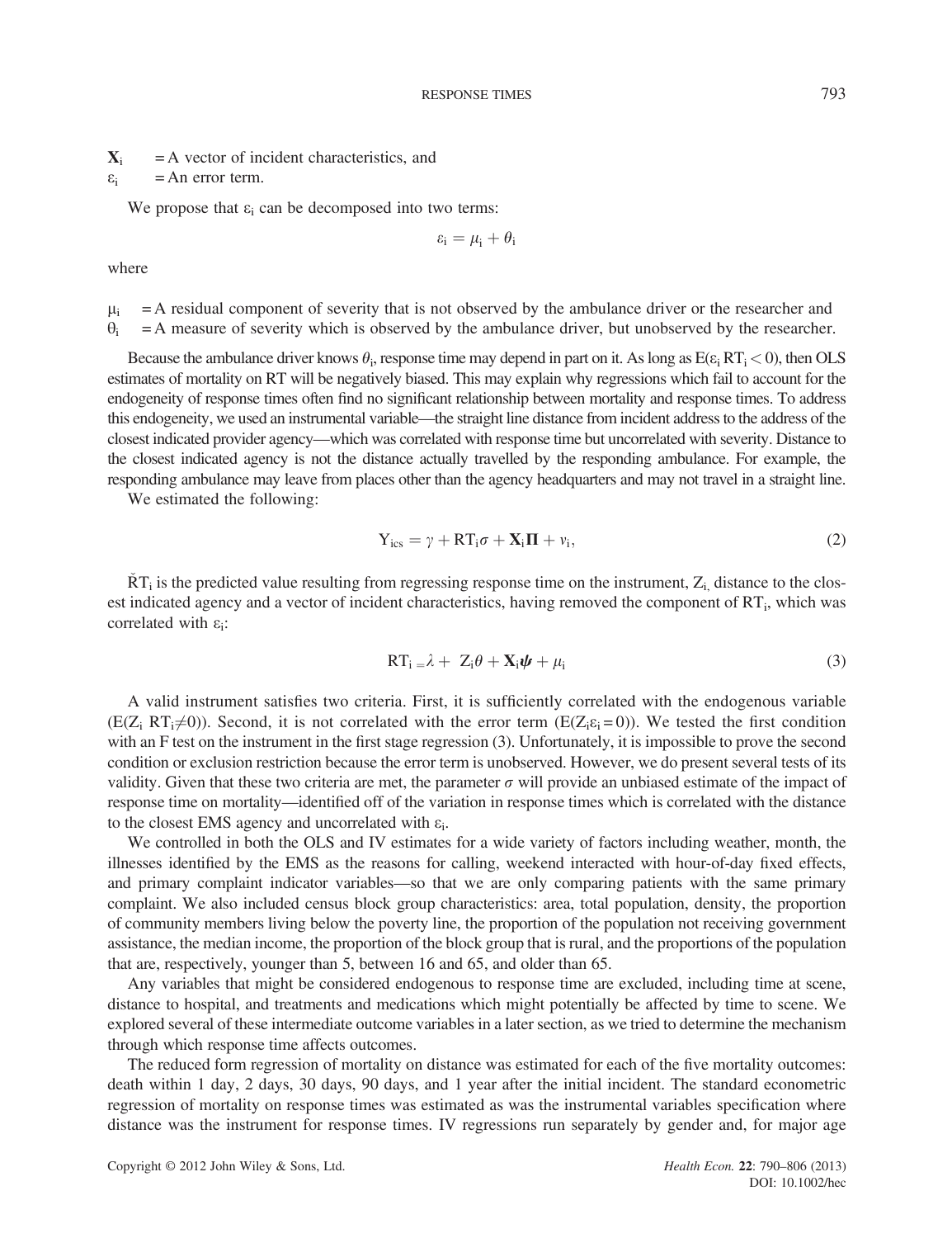categories  $\left( \langle 15, 15-25, 25-65, \langle 25, 65 \rangle \right)$ , showed the extent to which response times differ across gender and age. Because Utah's population is more than 89% non-Hispanic white, there were not enough calls by nonwhites to estimate treatment effects separately by race (Bureau, 2000).

We also explored the mechanism through which response time may affect mortality. To do this, we measured the impact of response time on several intermediate outcomes, including the probability of being admitted to the emergency department, on total hospital expenditures, and the total number of procedures within the hospital. All results are reported with robust standard errors. Additional tests of validity and sensitivity analyses are described in detail below.

# 3. RESULTS

There were 73 706 observations in the final analysis sample. The majority of observations excluded from the analysis sample were either cancelled, missing a name, response time, not in the Salt Lake City area, or not the first responder on the scene. Patients using EMS in Utah are much more likely to be over age 65 and slightly more likely to be white and female than the general population of Utah. Utah is considerably younger and more white than the rest of the USA (Table I).

| Variable                       | Utah 2001 prehospital sample* | Utah census 2000 | US census 2000 |
|--------------------------------|-------------------------------|------------------|----------------|
| Age                            |                               |                  |                |
| Less than 15                   | 0.09                          | 0.27             | 0.21           |
| 15 to 24                       | 0.17                          | 0.20             | 0.14           |
| 25 to 64                       | 0.47                          | 0.45             | 0.52           |
| 65 and over                    | 0.27                          | 0.09             | 0.12           |
| $N = 62982$                    |                               |                  |                |
| Gender                         |                               |                  |                |
| Female                         | 0.52                          | 0.50             | 0.51           |
| $N = 73,556$                   |                               |                  |                |
| Race                           |                               |                  |                |
| White                          | 0.91                          | 0.89             | 0.75           |
| <b>Black</b>                   | 0.02                          | 0.01             | 0.12           |
| Native American/Alaskan Native | 0.01                          | 0.01             | 0.01           |
| Asian/Pacific Islander         | 0.02                          | 0.02             | 0.04           |
| Other                          | 0.06                          | 0.06             | 0.08           |
| $N = 45164$                    |                               |                  |                |

Table I. Utah 2001 prehospital sample demographic characteristics

\*Sample sizes vary because of missing values.

| Table II. Descriptive statistics for Utah 2001 prehospital sample |  |  |  |  |
|-------------------------------------------------------------------|--|--|--|--|
|-------------------------------------------------------------------|--|--|--|--|

|                                                  | Mean    | Standard deviation |
|--------------------------------------------------|---------|--------------------|
| Incident characteristics:                        |         |                    |
| Time from dispatch to arrival at scene (minutes) | 8.46    | 6.64               |
| Distance to agency (miles)\$                     | 3.25    | 5.74               |
| Outcomes:                                        |         |                    |
| Death within 1 day of incident*                  | 1.69    | 12.90              |
| Death within 2 days of incident*                 | 1.97    | 13.91              |
| Death within 30 days of incident*                | 4.28    | 20.25              |
| Death within 90 days of incident*                | 5.95    | 23.66              |
| Death within one calendar year of incident*      | 9.77    | 29.69              |
| Admitted to ED                                   | 70.02   | 45.82              |
| Number of ED procedures for ED patients*         | 33.12   | 85.90              |
| Total hospital expenses For ED patients          | 2934.34 | 9841.07            |

\$:Distance to agency is defined as distance to the closest agency covering the territory that the incident occurs. \*Scaled by 100 for ease of interpretation. # For number of ED procedures and total hospital expenses,  $N = 51,607$ . For all other outcomes,  $N = 73,706$ .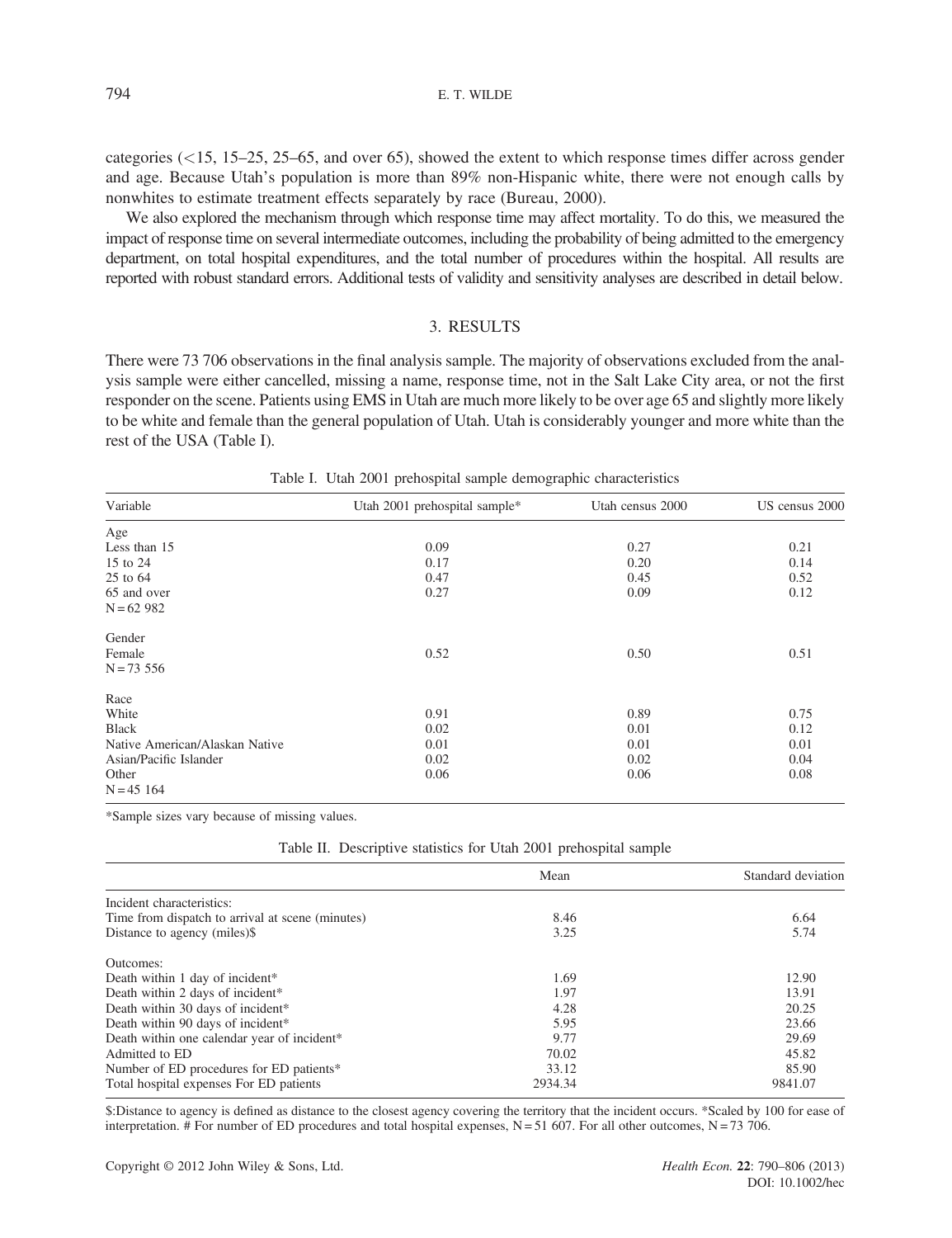The mean response time is 8.46 minutes, with an average distance between the incident location and the closest EMS agency of 3.25 miles (Table II). Approximately 2% of EMS patients die within 1 or 2 days of the incident, 4% die within 30 days, 6% within 90 days, and around 10% die within 1 year. Around 70% of patients are admitted to the emergency department after an EMS incident. Those that are admitted have an average hospital expenditure of around \$3000. Most patients do not have a procedure within the hospital.

Row 1 of Table III contains the reduced form estimates of the impact of distance to closest non-mutual aid EMS agency on mortality. As the increment since the incident increases, the coefficient on distance increases. Incidents that occur farther from agencies are more likely to result in deaths. The coefficient on distance in the regression of 1-day mortality on distance was 0.0150—suggesting a two hundredth of a percentage increase in mortality for every mile increase in distance between the incident and the closest agency in the territory. The coefficient on distance 1 year after the initial incident is 0.1392—approximately a tenth of a percent. The coefficient on distance for all but the first measure of mortality is statistically significant.

Row 2 of Table III contains ordinary least squares estimates of the regression of mortality on response times, where mortality is an indicator equal to 100 for those who were matched to the mortality records. The coefficient on response time is not statistically significantly different from 0 for any of the estimates.

Row 3 of Table III contains the instrumental variable estimates of the impact of response time on mortality measured at different intervals. The coefficients vary in magnitude from 0.1363 to 1.2617 percentage points and increase as the interval over which response time is measured increases. On average, a minute increase in response time increases mortality by between 8 and 17%. The coefficient on distance in the first stage of the instrumental variables analysis is 0.1103 (SE of 0.0084)—the marginal impact of an additional mile in distance to the closest indicated ambulance station is a less than 10-second increase in response times. Note that the distance from the incident to the nearest ambulance headquarters is not a proxy, intended replacement, or representation of the distance that the ambulance actually travels in each incident, although they are correlated. The appropriate interpretation of the coefficient in the first stage is that the farther from an EMS agency headquarters that an incident occurs, the slower, on average, the response time for responding ambulances. The first stage F-statistic is 172.62.

|                                       |                 |                 | Dependent variable: |                  |                  |
|---------------------------------------|-----------------|-----------------|---------------------|------------------|------------------|
|                                       | 1-day mortality | 2-day mortality | 30-day mortality    | 90-day mortality | 1-year mortality |
| Reduced form regression of            | 0.0150          | 0.0342          | 0.0780              | 0.1112           | 0.1392           |
| mortality on distance                 | (0.0083)        | $(0.0123)*$     | $(0.0177)*$         | $(0.0200)*$      | $(0.0232)*$      |
| OLS regression of mortality           | $-0.0077$       | $-0.0058$       | 0.0205              | 0.0276           | 0.0157           |
| on response time                      | (0.0063)        | (0.0069)        | (0.0124)            | (0.0149)         | (0.0176)         |
| IV regression of mortality            | 0.1363          | 0.3099          | 0.7080              | 1.0084           | 1.2617           |
| on response time                      | (0.075)         | $(0.1139)*$     | $(0.1648)$ *        | $(0.1854)*$      | $(0.0209)*$      |
| Mean                                  | 1.6932          | 1.9741          | 4.2819              | 5.9520           | 9.7713           |
|                                       |                 |                 | Dependent variable: |                  |                  |
| First stage (coefficient on distance) | Response time   | Response time   | Response time       | Response time    | Response time    |
|                                       | 0.1103          | 0.1103          | 0.1103              | 0.1103           | 0.1103           |
|                                       | $(0.0084)$ *    | $(0.0084)*$     | $(0.0084)*$         | $(0.0084)*$      | $(0.0084)$ *     |
| $R^2$                                 | 0.0093          | 0.0093          | 0.0093              | 0.0093           | 0.0093           |
| F Stat                                | 172.62          | 172.62          | 172.62              | 172.62           | 172.62           |
| N                                     | 73 706          | 73 706          | 73 706              | 73 706           | 73 706           |

Table III. Coefficients from reduced form regression of mortality on distance, ordinary least squares regression of mortality on response time and instrumental variables regression of mortality on response time where distance is an instrument for response time

Notes: All specifications include block group characteristics, hour, week, week by hour, month, illness, and weather indicators. Robust standard errors in parentheses. \*Indicates significant at 5% level.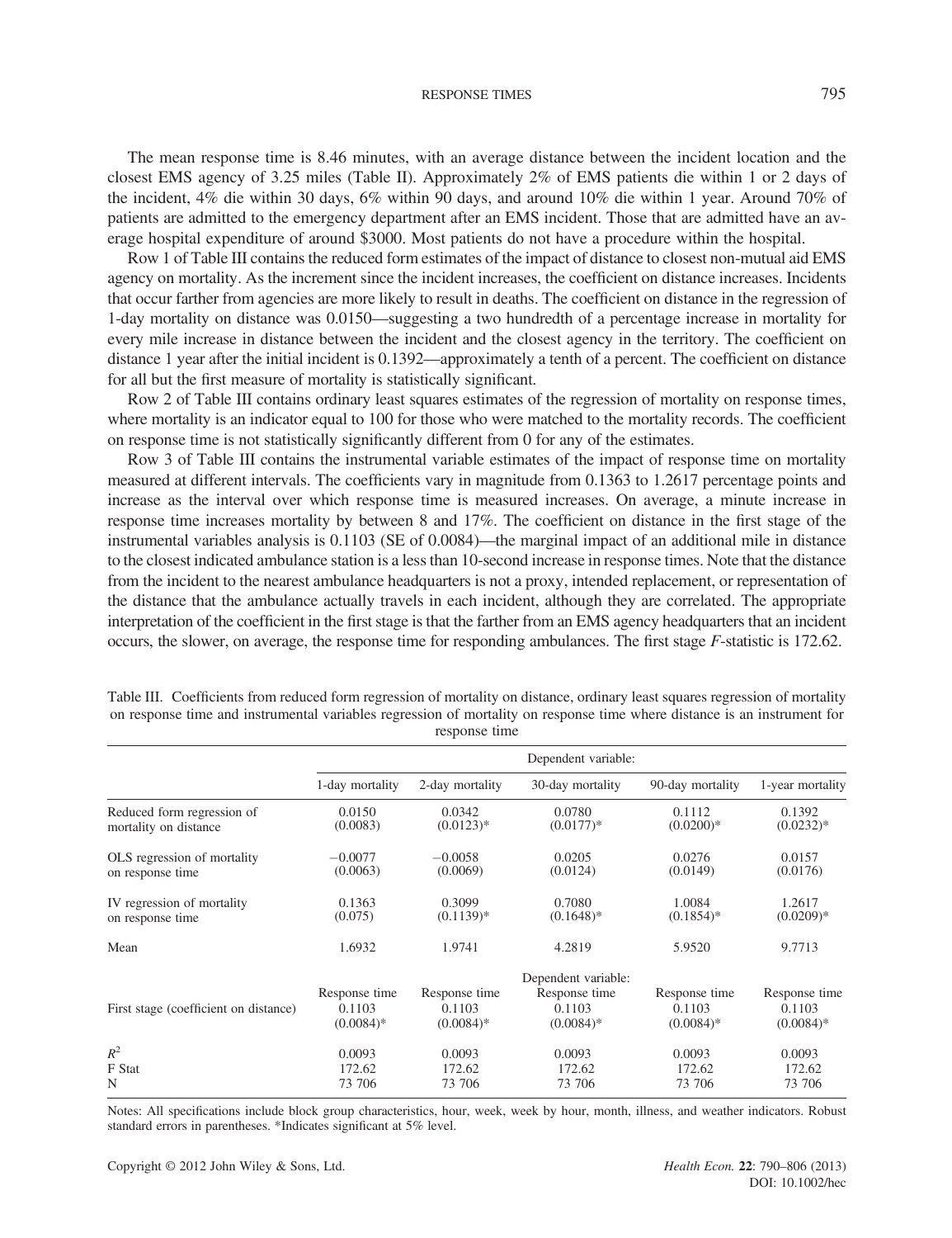|                              |                 |                 | Dependent variable: |                  |                  |
|------------------------------|-----------------|-----------------|---------------------|------------------|------------------|
|                              | 1-day mortality | 2-day mortality | 30-day mortality    | 90-day mortality | 1-year mortality |
| Coefficient on RT:           |                 |                 |                     |                  |                  |
| Utah 2001 prehospital sample | 0.1363          | 0.3099          | 0.7080              | 1.0084           | 1.2617           |
| $(N = 73, 706)$              | (0.0754)        | $(0.1139)*$     | $(0.1648)*$         | $(0.1854)*$      | $(0.0209)*$      |
|                              | 1.6932          | 1.9741          | 4.2819              | 5.9520           | 9.7713           |
| Men                          | 0.0773          | 0.3208          | 0.5080              | 0.8478           | 1.0286           |
| $(N = 35 645)$               | (0.1087)        | (0.1893)        | $(0.2221)$ *        | $(0.2499)*$      | $(0.2808)*$      |
|                              | 2.0620          | 2.3454          | 4.6795              | 6.3431           | 10.3128          |
| Women                        | 0.1797          | 0.2829          | 0.8949              | 1.1610           | 1.5070           |
| $(N = 37911)$                | (0.0993)        | $(0.1187)$ *    | $(0.2416)*$         | $(0.2724)*$      | $(0.3098)*$      |
|                              | 1.3532          | 1.6328          | 3.9250              | 5.6079           | 9.3007           |
| Age less than 15             | 0.0831          | 0.0566          | 0.0201              | 0.1759           | 0.1528           |
| $(N = 5328)$                 | (0.1015)        | (0.1036)        | (0.1136)            | (0.1769)         | (0.1857)         |
|                              | 0.6006          | 0.6569          | 0.9384              | 1.0323           | 1.5390           |
| Age 15-24                    | 0.0167          | 0.0261          | 0.1679              | 0.5778           | 0.5881           |
| $(N = 10, 670)$              | (0.0774)        | (0.0759)        | (0.1459)            | $(0.2345)*$      | $(0.2519)*$      |
|                              | 0.5061          | 0.5248          | 0.6279              | 0.8247           | 1.3683           |
| Age 25-64                    | 0.0321          | 0.2895          | 0.3657              | 0.3687           | 0.4246           |
| $(N = 29792)$                | (0.1247)        | (0.2397)        | (0.2648)            | (0.2730)         | (0.2990)         |
|                              | 1.5675          | 1.7320          | 3.0512              | 4.0078           | 6.7166           |
| Over 65                      | 0.2232          | 0.4848          | 1.0470              | 1.3183           | 1.2972           |
| $(N = 17 192)$               | (0.2332)        | (0.2869)        | (0.5421)            | $(0.6068)*$      | $(0.6666)*$      |
|                              | 4.0426          | 4.9325          | 12.3895             | 17.7408          | 28.9204          |

Table IV. Coefficients on response time for instrumental variables regression of mortality on response time where distance is an instrument for response time by gender and age

Notes: All specifications include block group characteristics, hour, week, week by hour, month, illness, and weather indicators. Robust standard errors in parentheses. Dependent variable means in italics. \*Indicates significant at 5% level.

Table IV shows the instrumental variables estimates of mortality on response time for the complete 2001 analysis sample, for men, women, those less than 15, between the ages of 15 and 24, between 25 and 64, and those above age 65. For each group, the impact of response time is increasing with the time since the incident: for example, the IV estimate of the coefficient on response time in the regression of 1-year mortality for women is 1.5070, whereas the estimated impact of a minute change in response time on 1-day mortality is 0.1797—a less than 1% change (Row 3). Table IV shows that women and those over 65 appear to be most affected by response time, with coefficient estimates larger than the estimates from the entire 2001 Analysis Sample. However, it is worth emphasizing that, although base mortality rates for male and female EMS patients are similar, average mortality rates differ considerably by age: over 28% of those over 65 who call EMS die within 1 year but less than 7% of those between 25 and 65 and less than 2% of those less than 25 die within 1 year.

# 4. INSTRUMENT VALIDITY

Some may be concerned that the coefficient on the instrument in the first stage is small: it appears that a 1-mile increase in distance increases response time by less than 1 minute. However, interpreting this coefficient as an indicator of the speed of the ambulance responding to the scene is incorrect. The coefficient captures the change in response time from a 1-mile change in distance to the closest indicated agency from the incident—not the change in response time associated with a 1-mile change in actual distance travelled by the ambulance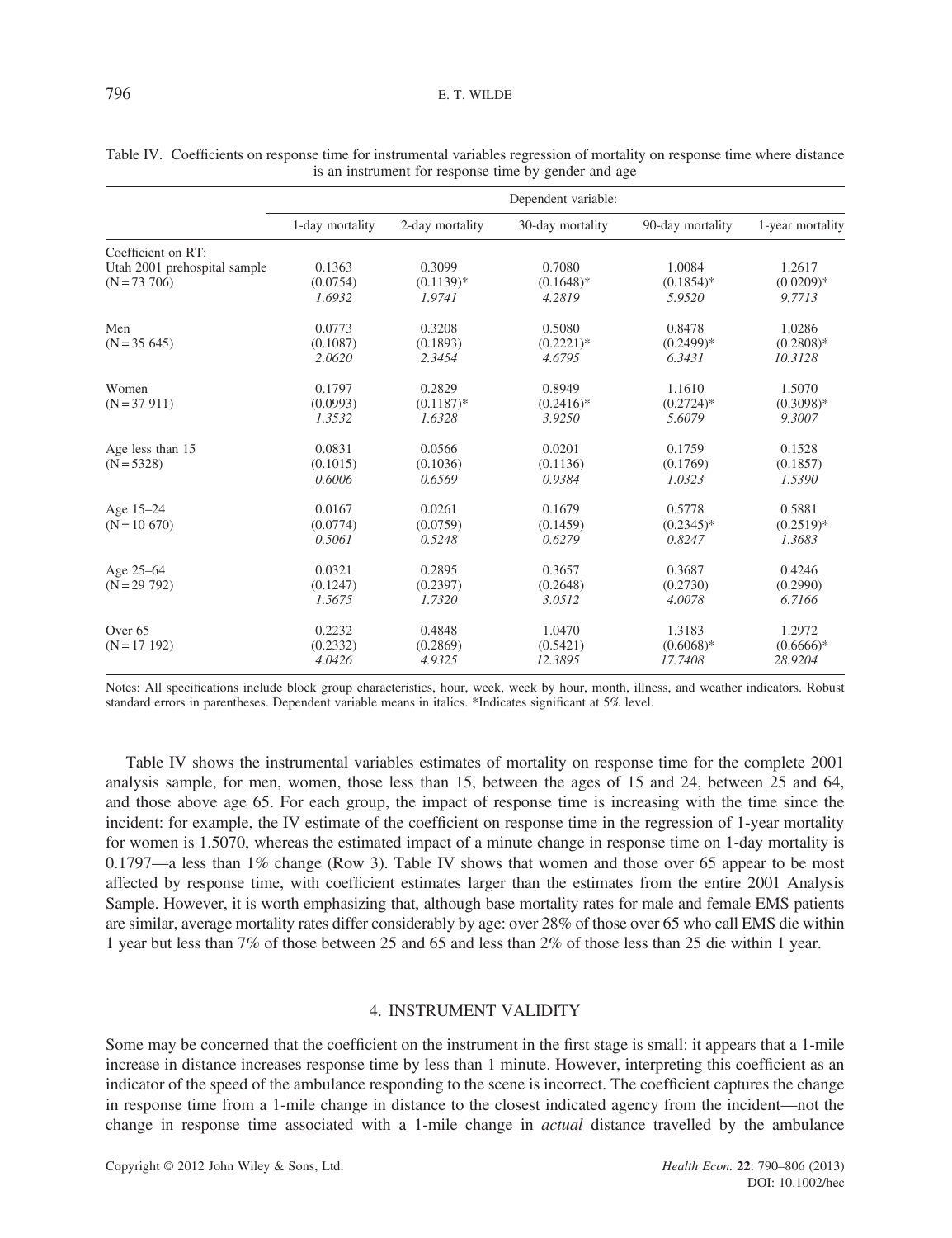responding to the incident; we do not know how far the ambulance actually travelled except for a small subset of calls. For that subset of calls, we know that a 1-mile increase in distance to closest agency corresponds to a 0.20-mile increase in distance travelled. This implies a travelling speed far lower than observed by looking at the coefficient on the first stage alone (by a factor of five). Clearly, distance to closest indicated agency is correlated with the actual distance travelled by the ambulance (presumably explaining why the instrument is correlated with response time), but this relationship is far from one-to-one, and nor need it be to be a valid instrument. A valid instrument needs to be correlated with the endogenous variable and uncorrelated with the unobserved error in the equation relating the dependent variable (mortality) to the endogenous variable (response time). Even if one interpreted the instrument as a flawed measure of the distance actually travelled by the ambulance, the IV estimate would be unbiased as long as the measurement error is classical, uncorrelated with the endogenous variable, other regressors, and error terms (Appendix part D).

To test the first condition required for a valid instrumental variable, we conducted a  $F$  test on the first stage regression of response time on distance. Given that we were not accounting for road structure, traffic lights, number of lanes, and speed limits and not capturing the true distance travelled by the ambulance, all of which would seem to be important predictors of response time, it is surprising that our instrument satisfied the first condition of instrument validity: the first-stage  $F$  test value is well over 10 (Table III).

Satisfying the second condition required for instrumental validity is more difficult. The primary limitation of our work is that the instrument may identify patients who are different in ways that may be correlated with both response times and outcomes—for instance, because sick people locate near EMS headquarters or EMS headquarters locate near sick people or because among those living far away, only the sickest patients call EMS. If severity and distance are positively correlated (and response time and distance to closest agency), then this would bias our IV coefficients upward and would suggest that our estimates of the impact of response time on outcomes were too high.

We address this in several ways. First, to reduce the potential of such bias, we control for 36 detailed injury or illness categories, such as chest pain, falls, and fevers. This means that all respondents are only compared with those suffering from the same condition, with (presumably) similar levels of severity.

We also control for census block group characteristics, thereby identifying response time off of variations in distance to the closest EMS agency within socioeconomically and demographically homogenous territories. That is, we only compare patients with other patients, suffering the same complaint, in the same block group. As an additional robustness check on the identification strategy, we also ran specifications where we explicitly controlled for block group fixed effects. The  $F$  statistic on the first stage is slightly less strong in the specifications, which include block group fixed effects (F-statistic of 16.47), but the IV results are similar to those reported in Table III, as can be seen in Appendix E, Table I, although the IV coefficients and standard errors increase in size.

Next, even controlling for census block group characteristics and injury or illness category, one might still be concerned that the instrument may be correlated with unobserved severity. To examine this, we regressed indicators for distance to closest hospital, race, gender, individual age categories, and years of education (available only for those who died) on the distance to the closest provider agency. Because one might also be concerned that the experience or training of staff or that the characteristics of the unit responding to the incident differs systematically with distance and is correlated with unobserved severity, we also regress the experience level of the most experienced member of the responding ambulance team (calculated using the number of trips taken by each paramedic in calendar year 2001 by the time of the incident), an indicator for whether the unit responding is licensed to provide advanced life support care and an indicator for whether the type of unit responding is a ground ambulance, on distance.

As Table V shows, we found that all of these observable characteristics are significantly correlated with distance, with the exception of experience and education (a proxy for SES). However, including distance to closest hospital, race, gender, age, education, provider experience, unit type, or unit certification levels as right-hand side variables, as presented in Table V, does not appreciably affect the IV results, as one might expect if these characteristics were correlated with the unobserved error. Being correlated with the instrument, alone, is not enough to invalidate the instrument. Including provider fixed effects does not affect these results (row 4 in Table V).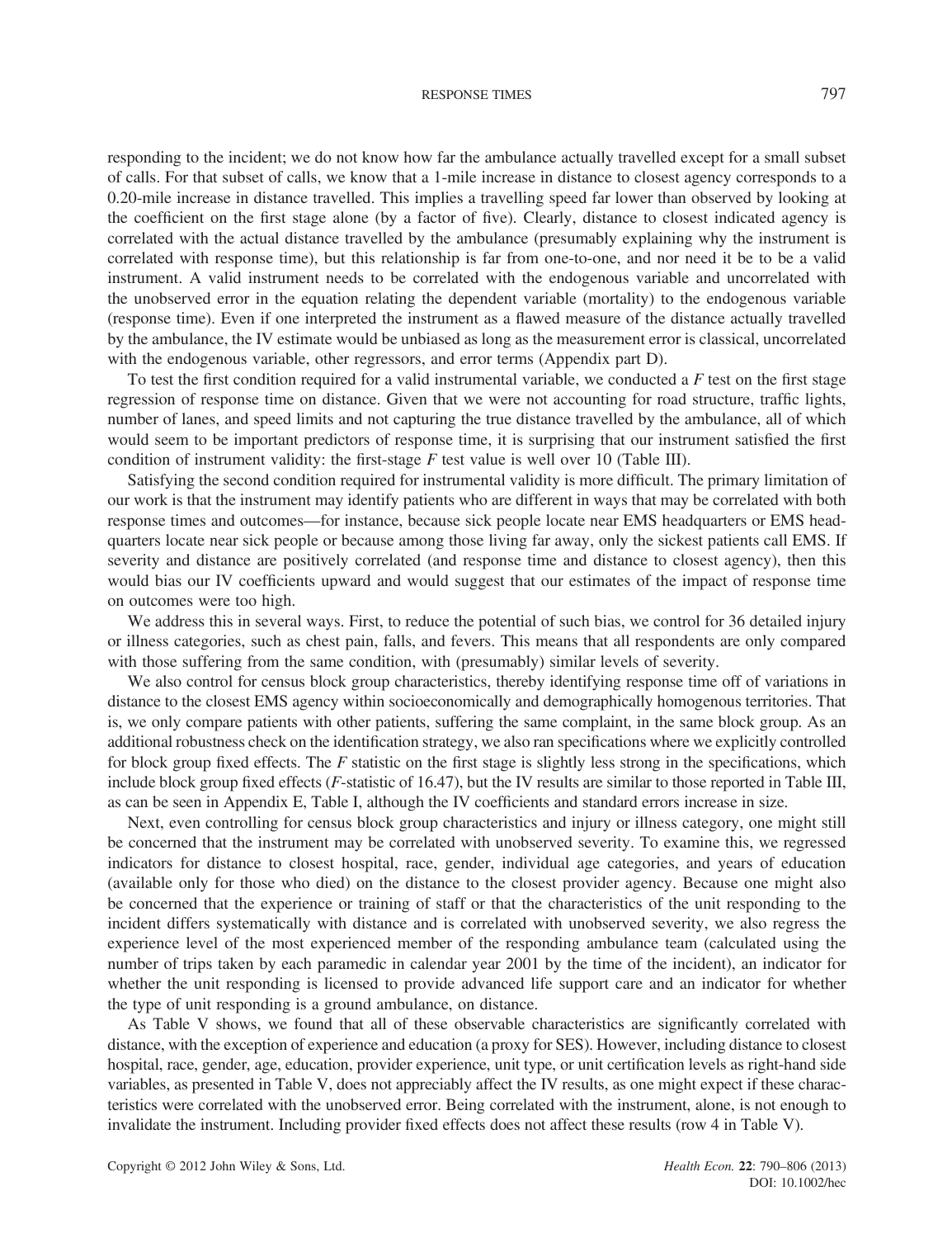|                                                                                                                                                                                                                                                                                                                                                                                                                                                                                                                                                                                                                                                                                                                                                                                                                                                                                                                                                                                                                                                                                                                                                                                                                                                                                                                                                                                                                                                                                                                                                                                                                                                                                                                                                                                                                                                                                                                                                                                                                                                                                                                                                                                                                                                      | Table V. Instrument validity                  |                                      |                       |                         |                                |                                    |                       |                       |
|------------------------------------------------------------------------------------------------------------------------------------------------------------------------------------------------------------------------------------------------------------------------------------------------------------------------------------------------------------------------------------------------------------------------------------------------------------------------------------------------------------------------------------------------------------------------------------------------------------------------------------------------------------------------------------------------------------------------------------------------------------------------------------------------------------------------------------------------------------------------------------------------------------------------------------------------------------------------------------------------------------------------------------------------------------------------------------------------------------------------------------------------------------------------------------------------------------------------------------------------------------------------------------------------------------------------------------------------------------------------------------------------------------------------------------------------------------------------------------------------------------------------------------------------------------------------------------------------------------------------------------------------------------------------------------------------------------------------------------------------------------------------------------------------------------------------------------------------------------------------------------------------------------------------------------------------------------------------------------------------------------------------------------------------------------------------------------------------------------------------------------------------------------------------------------------------------------------------------------------------------|-----------------------------------------------|--------------------------------------|-----------------------|-------------------------|--------------------------------|------------------------------------|-----------------------|-----------------------|
|                                                                                                                                                                                                                                                                                                                                                                                                                                                                                                                                                                                                                                                                                                                                                                                                                                                                                                                                                                                                                                                                                                                                                                                                                                                                                                                                                                                                                                                                                                                                                                                                                                                                                                                                                                                                                                                                                                                                                                                                                                                                                                                                                                                                                                                      | Distance to<br>hospital<br>closest<br>(miles) | Black                                | Female                | age > 65<br>Patient     | experience<br>personnel<br>EMS | certification<br>Paramedic<br>unit | ambulance<br>Ground   | education<br>Years of |
| OLS: Coefficient on distance (dependent variable: column heading)                                                                                                                                                                                                                                                                                                                                                                                                                                                                                                                                                                                                                                                                                                                                                                                                                                                                                                                                                                                                                                                                                                                                                                                                                                                                                                                                                                                                                                                                                                                                                                                                                                                                                                                                                                                                                                                                                                                                                                                                                                                                                                                                                                                    | $(0.0027)$ *<br>0.0345                        | $(0.0001)*$ $(0.0003)*$<br>$-0.0004$ | 0.0012                | $(0.0004)*$<br>0.0026   | $-0.0082$<br>(0.1257)          | $(0.0003)*$<br>$-0.0056$           | $(0.0005)*$<br>0.0056 | (0.0043)<br>0.0053    |
| IV 1: Coefficient on RT controlling for block group characteristics<br>(dependent variable: 30-day mortality)                                                                                                                                                                                                                                                                                                                                                                                                                                                                                                                                                                                                                                                                                                                                                                                                                                                                                                                                                                                                                                                                                                                                                                                                                                                                                                                                                                                                                                                                                                                                                                                                                                                                                                                                                                                                                                                                                                                                                                                                                                                                                                                                        | $(0.1648)*$<br>0.7076                         | $(0.3027)*$ $(0.1648)*$<br>1.4241    | 0.7024                | $(0.1862)*$<br>0.6902   | $(0.2052)$ *<br>0.7776         | $(0.1497)*$<br>0.6320              | 0.6320<br>0.1497      | $(0.9074)*$<br>1.6888 |
| IV 2: Coefficient on RT controlling for block group characteristics and<br>mortality<br>column variable (dependent variable: 30-day                                                                                                                                                                                                                                                                                                                                                                                                                                                                                                                                                                                                                                                                                                                                                                                                                                                                                                                                                                                                                                                                                                                                                                                                                                                                                                                                                                                                                                                                                                                                                                                                                                                                                                                                                                                                                                                                                                                                                                                                                                                                                                                  | $(0.1756)*$<br>0.7462                         | $(0.3029)*$ $(0.1643)*$<br>1.4162    | 0.7074                | $(0.1846)*$<br>0.4980   | $(0.2050)$ *<br>0.7775         | $(0.1571)*$<br>0.6547              | 0.1534<br>0.6267      | (0.9076)<br>1.6902    |
| effects, controlling for column<br>variable (dependent variable: 30-day mortality)<br>IV 3: Coefficient on RT with provider Fixed                                                                                                                                                                                                                                                                                                                                                                                                                                                                                                                                                                                                                                                                                                                                                                                                                                                                                                                                                                                                                                                                                                                                                                                                                                                                                                                                                                                                                                                                                                                                                                                                                                                                                                                                                                                                                                                                                                                                                                                                                                                                                                                    | $(0.2224)$ *<br>0.8711                        | $(0.4293)*$<br>1.8995                | $(0.1958)*$<br>0.7139 | $0.5157$<br>$(0.2332)*$ | $(0.2566)*$<br>0.8190          | $(0.1708)*$<br>0.6133              | $(0.1714)*$<br>0.6153 | $(1.2551)*$<br>1.8143 |
| Z                                                                                                                                                                                                                                                                                                                                                                                                                                                                                                                                                                                                                                                                                                                                                                                                                                                                                                                                                                                                                                                                                                                                                                                                                                                                                                                                                                                                                                                                                                                                                                                                                                                                                                                                                                                                                                                                                                                                                                                                                                                                                                                                                                                                                                                    | 73706                                         | 45 164                               | 73556                 | 62982                   | 58018                          | 71316                              | 71316                 | 14716                 |
| Note: Sample is defined using report which includes the shortest response time to scene; distance is that of closest non-mutual aid agency. Mortality outcomes are multiplied by 100 for<br>ease of coefficient interpretation. Robust standard errors in parentheses. Row one contains the coefficient from the reduced form regression of the covariate of interest (i.e. distance to<br>closest hospital) on distance, controlling for hour, week, week by hour, month, weather, and injury illness fixed effects as well as block group characteristics. Row 2 (IV 1) contains<br>the sample to observations which contain nonmissing values of the column variable. Row 3 (IV 2) contains the instrumental variable estimate<br>week by hour, month, weather and injury illness fixed effects as well as agency fixed effects, and includes the column variable as a covariate. *Indicates significant at 5% level. Education<br>is defined only for individuals in the mortality dataset; the experience of EMS personnel represents the number of trips so far this year made by the most experienced responding EMT; unit<br>intermediate advanced, intermediate interfacility, paramedic, or paramedic interfacility. For comparison purposes, for the standard sample (without additional covariates), the coefficient<br>including the column variable as a covariate. Row 4 (IV 3) contains the instrumental variable estimate of response time on mortality measured at 30 days, controlling for hour, week,<br>type is defined as ground ambulance, quick response unit, or rescue unit. Unit certification is the highest level of care that the unit is licensed to provide: basic, basic IV, intermediate,<br>the instrumental variable estimate of response time on mortality measured at 30 days, controlling for hour, week, week by hour, month, weather and injury illness fixed effects as well<br>of response time on mortality measured at 30 days, controlling for hour, week, week by hour, month, weather and injury illness fixed effects as well as block group characteristics,<br>on response time is 0.7097 (0.1963) with provider fixed effects ( $N = 73$ 706)<br>as block group characteristics, and restricting |                                               |                                      |                       |                         |                                |                                    |                       |                       |

didir ŕ,  $Tohl<sub>2</sub>$  V

Copyright © 2012 John Wiley & Sons, Ltd. Health Econ. 22: 790-806 (2013)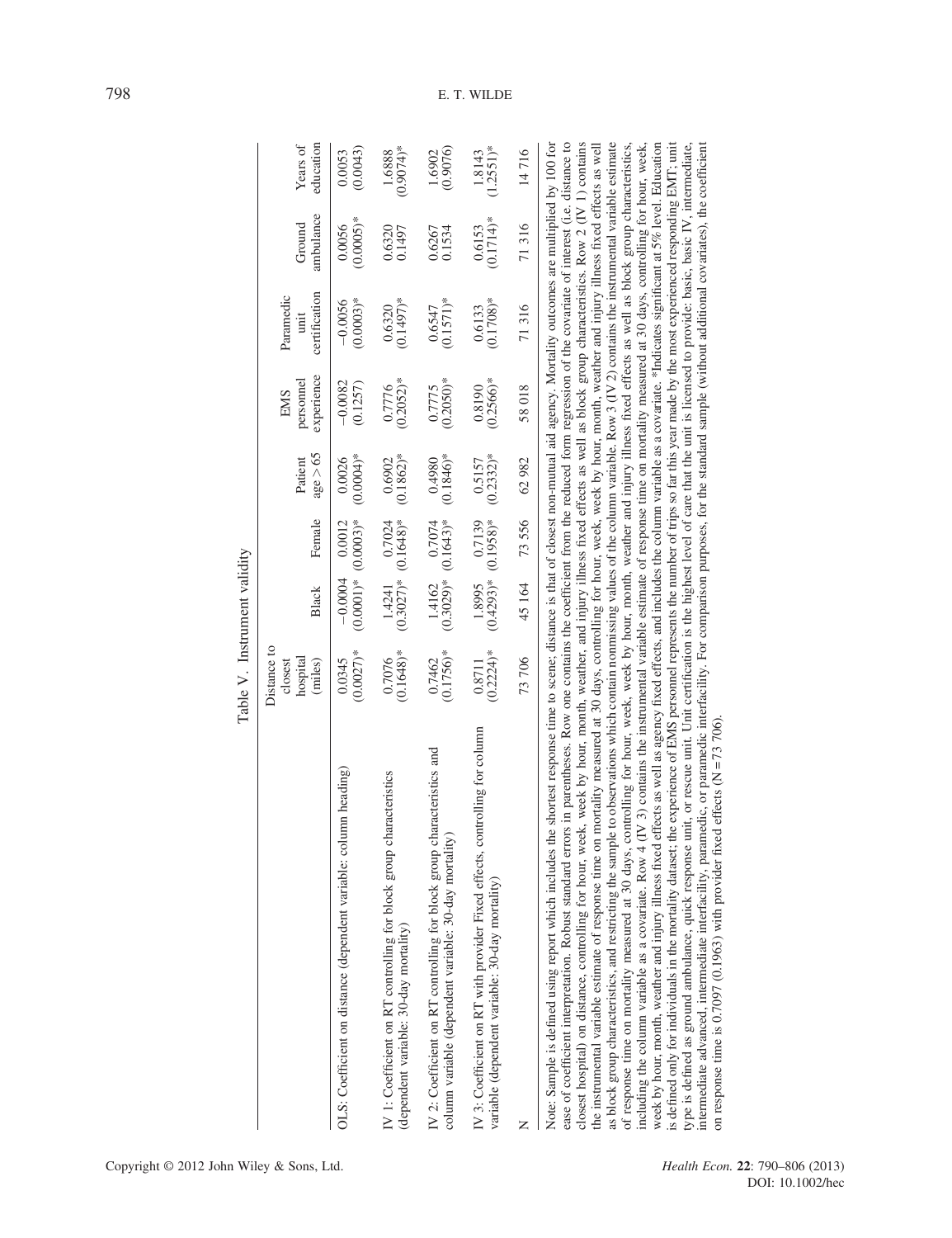We also explored the relationship between our measure of distance and characteristics measured at the block group level within the Salt Lake City Metropolitan Area for the sample, controlling for all of the other characteristics in the main regression specification except for other block group census characteristics. We ran regressions including census tract fixed effects, place, zip, city, county fixed effects, and no fixed effects at all. In all specifications, we found that the percent without government assistance is significantly positively related to distance, that the poverty rate is significantly negatively related to distance, and that percent rural is positively related to distance to closest EMS agency (Appendix E, Table II).

Finally, it is possible that when agencies divide block groups into separate jurisdictions, they do so to avoid (or to capture) sicker patients. Our informal conversations with EMS agency directors suggested that these agency borders largely follow natural boundaries (mountains/rivers), railroad tracks, community/ township lines, county lines, and major roads. Of course, this does not rule out endogeneity. However, if agencies divide block groups into jurisdictions based on unobserved patient characteristics, then including provider fixed effects should eliminate such differences. In all cases, the instrumental variable estimates including provider fixed effects were not very different from the main specification. For 1-day mortality, the IV estimate including provider fixed effects was 0.165 (0.089). For 2-day mortality, the IV estimate was 0.354 (0.1367), the 30-day mortality IV estimate was 0.709 (0.1963), the 90-day mortality IV estimate was 0.979 (0.219), the 1-year mortality IV estimate was 1.161 (0.246), and the 4-year mortality IV estimate was 2.069 (0.322).

# 5. SENSITIVITY ANALYSES

We tested the sensitivity of our results to alternate specifications. Our results are equivalent using logistic and probit models. The significance and direction of the coefficients are also robust to using the logarithm of response time and increase with the time interval over which mortality is measured (Appendix E, Table III).

We also tested the sensitivity of our results to alternate definitions of response time. We used distance as an instrument for an indicator for response times less than 2 minutes, less than 3 minutes, and so on, up to 10 minutes. Response times of less than 2 minutes produced the greatest reductions in mortality. Although response times less than 10 minutes still reduced mortality relative to longer response times, these reductions were far less than those which resulted from response times of less than 2 minutes, 3 minutes, 4 minutes, or 5 minutes. Other regressions, in which we used grouped distance measures as instruments for three response time indicators (less than 5 minutes, between 5 and 7 minutes, and more than 7 minutes), were consistent with these results which showed that response times less than 5 minutes appear to be most predictive of mortality.

We also excluded the particular groups that we thought might be driving our main results. However, none of the results are significantly affected by the following: excluding transfers (Appendix E, Table IV), excluding mutual aid calls, excluding those labeled as DOA, excluding patients (incidents) outside of Utah, and restricting the sample to incidents with only one report or one patient.

We were also concerned that our results were sensitive to our choice of included covariates, but the results were not affected by excluding weekend, month, or day fixed effects; excluding weather variables; not controlling for the primary complaint. Likewise, including different permutations of hour-of-day or day-of-week interactions, dispatch codes instead of the primary complaint, indicators for patient location and incident location (playground, home, etc.), including traffic measures, indicators for Olympic location or tourist location, hourly EMS call congestion numbers, temperature, indicators for daylight savings time, or indicators for the incident occurring before or after sunset or sunrise also did not affect the main results. Nor were the substance of the results affected by including race; gender and age covariates; or characteristics of tracts, places, zip codes, or counties on the righthand side or by interacting mortality with the score assigned by LinkPlus for each match or restricting matches to those with scores greater than 20 (Appendix E, Table V and Table VI). Including the distance to the closest hospital also did not affect the main results (Appendix E, Table VII).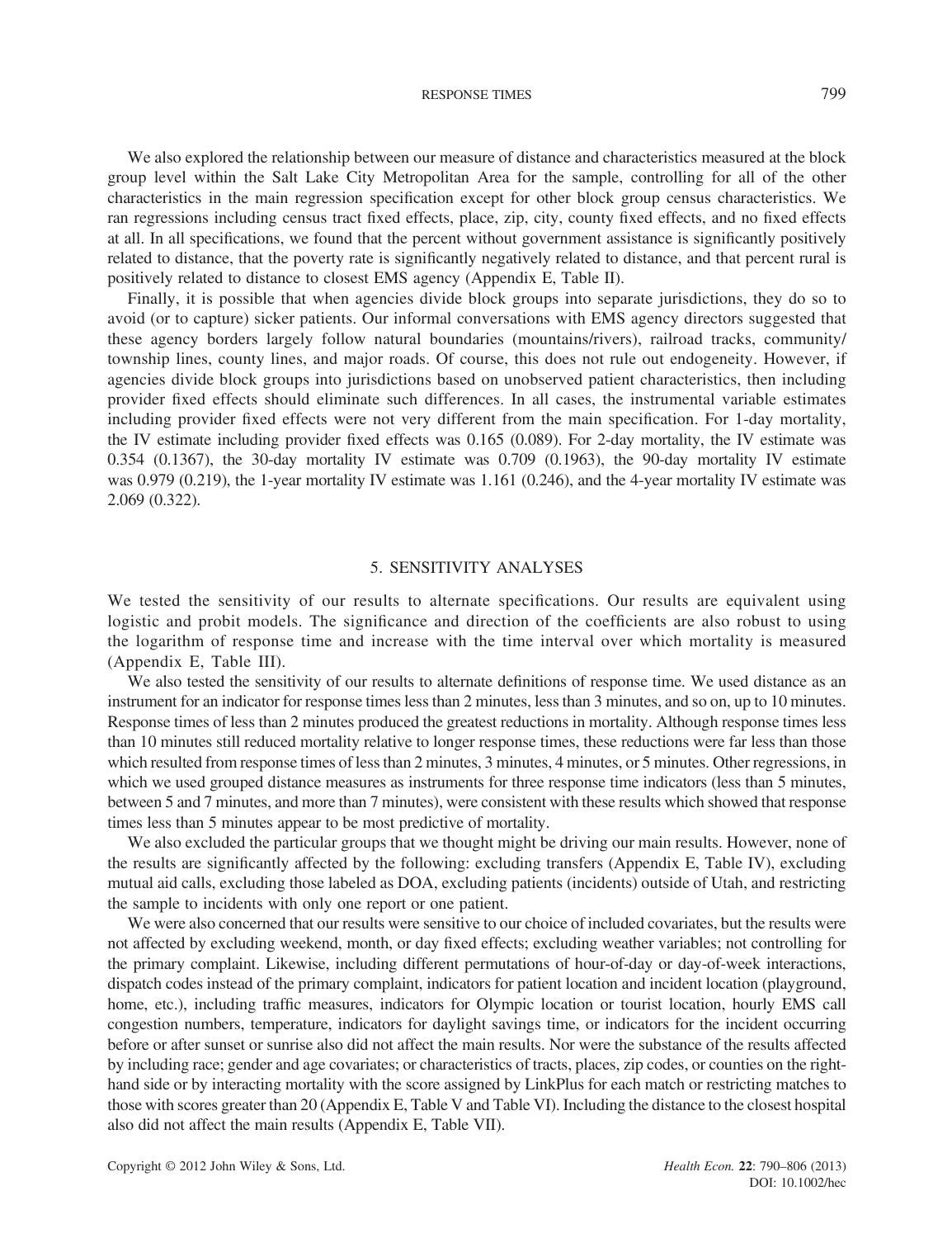#### 6. MECHANISM

There are several potential mechanisms through which EMS response times could affect patient outcomes. The first mechanism that we propose is one in which delays in response time reduce the patient's underlying health in ways which are unobservable to the researcher; this "damage" takes time to manifest and affect mortality and would explain why the impact of a 1-minute change in response time on mortality appears to be increasing with the interval over which response time is measured. In a second mechanism, which we explore, the increasing relationship between a minute change in response time and mortality can be explained by a compounding effect from living farther away from EMS headquarters. In short, patients who call from farther away, who have longer response times, may be more likely to experience bad outcomes, increasing the likelihood of making a call for EMS care again, possibly from a similarly "far away" place, thus experiencing a long response time, which leads to a bad outcome, and so on, leading to the measured increasing relationship between response time and mortality after the initial incident.(Note that although the coefficients in Table IV are increasing in absolute value from column 1 to column 6, these coefficients are relatively consistent as a proportion of total deaths across all time intervals.)

In the first mechanism that we discuss, earlier EMS arrivals stop the deterioration and limit the extent of additional damage to patients' health. The sooner the paramedics arrive, the less the damage, and the smaller the later chance of death. Some existing literature supports this mechanism. An article comparing survivorship between systems with EMTs versus systems with paramedics found that "intravenous medication and intubation has survival benefits" (Cummins et al., 1991). This evidence suggests that the timing of treatments matters: presumably patients served by EMTs would have access to any of these treatments after reaching the hospital. More recently, randomized controlled trials have supported existing evidence on "the importance of early access to defibrillation for improved survival in out-of-hospital cardiac arrest" (Callans, 2004). Researchers who placed defibrillators in random locations throughout a community found that reducing the time to defibrillation significantly increased survival (Callans, 2004; Hallstrom et al., 2004).

This mechanism would explain why the probability of dying at any point is higher for patients with longer response times. These patients with more "damage" may or may not have worse vital signs, as measured at the scene, because vital signs may not capture "damage". Nevertheless, they should have higher hospital admission rates and should be, conditional on hospital admission, in worse shape in the emergency department. Finally, EMTs and paramedics should choose hospitals, which are closer for these patients because they are in more danger of dying, which is also consistent with the data. (One might also expect these patients to use overall more health resources in the years after the initial prehospital incident because they are in worse health.) This explanation does not suggest that the treatments or medications provided to patients experiencing longer response times will be any different from those provided to patients with shorter response times; nor would the time at the scene be any different because the treatments and medications are equivalent. Rather, it is the timing of the medications and treatments, which is essential; that is what differentiates patients with longer and shorter response times, rather than any disparity in the substance of caregivers' interventions.

Table VI shows how response times affect emergency department (ED) admission, total ED-related charges (expressed in natural logs), the number of procedures within the hospital conditional on admission to the ED, the probability that a patient in the ED is assessed as having a very severe condition or being at high risk of mortality, and the distance from the incident address to the hospital (for admitted patients), health index 1 and health index 2 (two predictors of 48-hour mortality based on vital signs), which are measured at the scene and time at scene. We do not look at the impact of response time on individual health measures (blood pressure, pulse, Glasgow coma score, or respiration) because, individually, these do not provide a reliable picture of the patient's condition at the scene. It is not clear how response times should affect costs. Patients made sicker by longer response times might have higher costs if they require more intensive treatment. Conversely, they may have lower costs because they are more likely to die (Diehr et al., 1999). Because laboratory procedures and emergency department expenditures are distributions with many zeros and long right tails, it is typical to transform them into the log scale. This 'shortens the long right tail, lessens heteroscedasticity, and decreases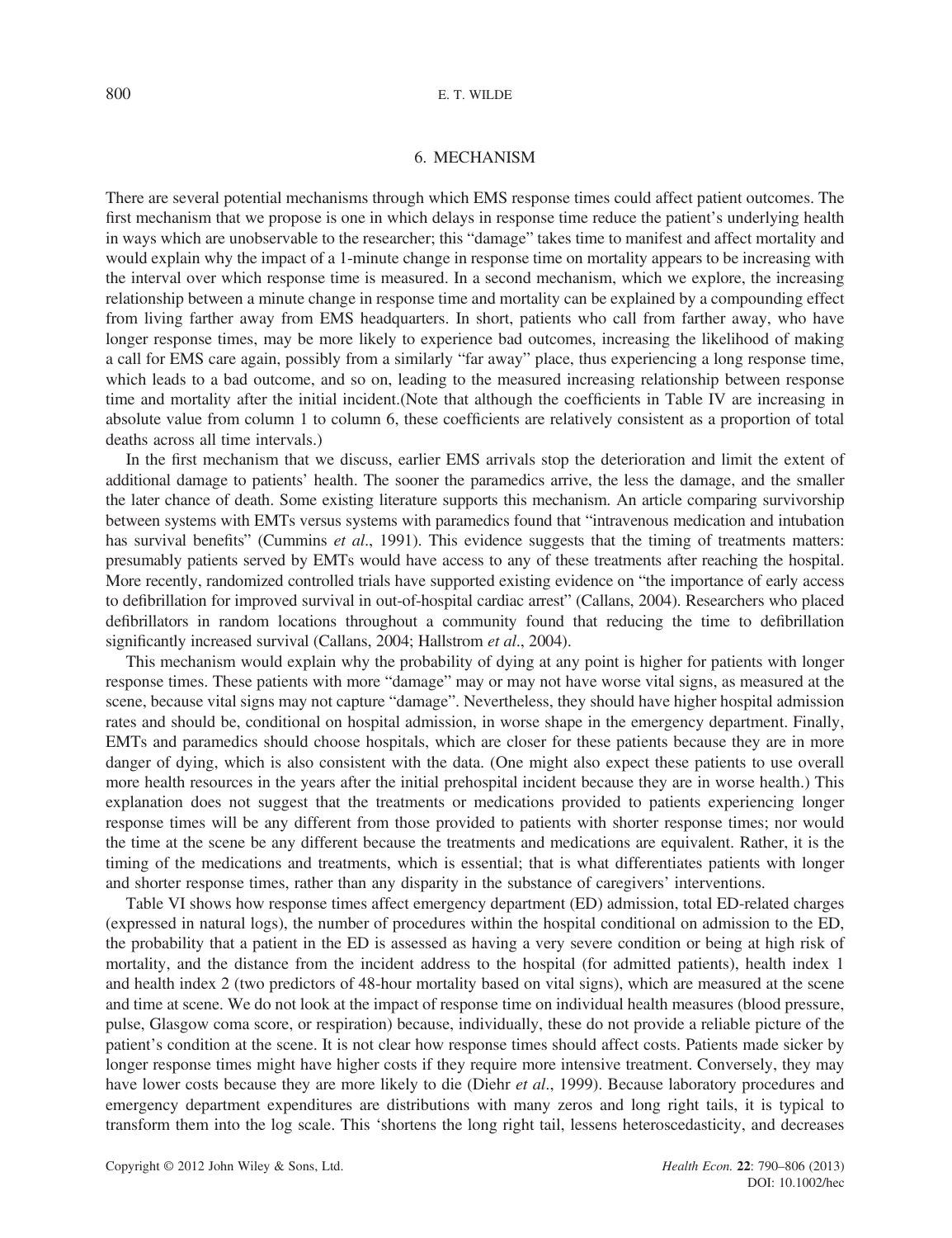|                                                                                                                                                                                                                                                                                                                                                                                                                                                 |                                           |                                                 |                                            | munication controlled to the control<br>$\vdots$ | Dependent variable:                       |                                                  |                                            |                                            |                                           |
|-------------------------------------------------------------------------------------------------------------------------------------------------------------------------------------------------------------------------------------------------------------------------------------------------------------------------------------------------------------------------------------------------------------------------------------------------|-------------------------------------------|-------------------------------------------------|--------------------------------------------|--------------------------------------------------|-------------------------------------------|--------------------------------------------------|--------------------------------------------|--------------------------------------------|-------------------------------------------|
|                                                                                                                                                                                                                                                                                                                                                                                                                                                 | for admitted<br>Indicator<br>to $ED**$    | Total hospital<br>expenditures<br>(natural log) | of procedures**<br>Total number            | High mortality<br>risk $(ED)$ **                 | or illness (ED)**<br>Severe injury        | hospital (miles)<br>Distance from<br>incident to | index 1**<br>Health                        | index 2**<br>Health                        | Time at<br>scene                          |
| Mean (dependent variable)                                                                                                                                                                                                                                                                                                                                                                                                                       | 70.0174                                   | 6.8250                                          | 33.1195                                    | 5.9661                                           | 7.1359                                    | 7.7004                                           | 98.3040                                    | 98.3250                                    | 18.2731                                   |
| Reduced form regression<br>of dependent variable on<br>distance (coefficient on<br>distance)                                                                                                                                                                                                                                                                                                                                                    | $(0.0358)*$<br>0.1622                     | (0.0011)<br>0.0008                              | (0.0672)<br>0.0217                         | $(0.0226)$ *<br>0.0627                           | $(0.0239)*$<br>0.0528                     | $(0.0273)*$<br>$-0.1111$                         | (0.0046)<br>0.0070                         | (0.0064)<br>0.0038                         | $-0.0077$<br>(0.0102)                     |
| OLS (coefficient on RT)                                                                                                                                                                                                                                                                                                                                                                                                                         | $(0.0274)*$<br>$-0.1568$                  | $(0.0010)*$<br>$-0.0027$                        | $(0.0571)$ *<br>$-0.2332$                  | (0.0166)<br>0.0041                               | $-0.0043$<br>(0.0174)                     | (0.0197)<br>0.0252                               | (0.0030)<br>0.0050                         | (0.0037)<br>0.0030                         | $(0.0118)$ *<br>$-0.2403$                 |
| IV (coefficient on RT)                                                                                                                                                                                                                                                                                                                                                                                                                          | $(0.3038)*$<br>1.4709                     | (0.0091)<br>0.0067                              | (0.5334)<br>0.1722                         | $(0.1816)*$<br>0.4966                            | $(0.1904)$ *<br>0.4182                    | $(0.2165)$ *<br>$-0.8843$                        | (0.0391)<br>0.0597                         | (0.0543)<br>0.0325                         | $-0.0677$<br>(0.0889)                     |
|                                                                                                                                                                                                                                                                                                                                                                                                                                                 |                                           |                                                 |                                            |                                                  | Dependent variable:                       |                                                  |                                            |                                            |                                           |
| First stage (coefficient<br>on distance                                                                                                                                                                                                                                                                                                                                                                                                         | Response<br>$(0.0083)*$<br>0.1103<br>time | $(0.0108)$ *<br>Response<br>0.1258<br>time      | $(0.0108)$ *<br>Response<br>0.1258<br>time | $(0.0110)*$<br>Response<br>0.1263<br>time        | $(0.0110)*$<br>Response<br>0.1263<br>time | $(0.0108)*$<br>Response<br>0.1256<br>time        | Response<br>$(0.0094)$ *<br>0.1169<br>time | Response<br>$(0.0094)$ *<br>0.1169<br>time | Response<br>$(0.0088)*$<br>0.1140<br>time |
|                                                                                                                                                                                                                                                                                                                                                                                                                                                 | 73706                                     | 51607                                           | 51607                                      | 50 519                                           | 51607                                     | 51579                                            | 67519                                      | 67519                                      | 66813                                     |
| hour, week, week by hour, month, and injury illness fixed effects. **Indicates dependent variables are multiplied by 100 for ease of coefficient interpretation. Robust standard errors in<br>Note: Sample is defined using report including the shortest response time to scene; distance is that of closest non-mutual aid agency. All specifications include block group characteristics,<br>parentheses. *Indicates significant at 5% level |                                           |                                                 |                                            |                                                  |                                           |                                                  |                                            |                                            |                                           |

Table VI. Intermediate outcomes Table VI. Intermediate outcomes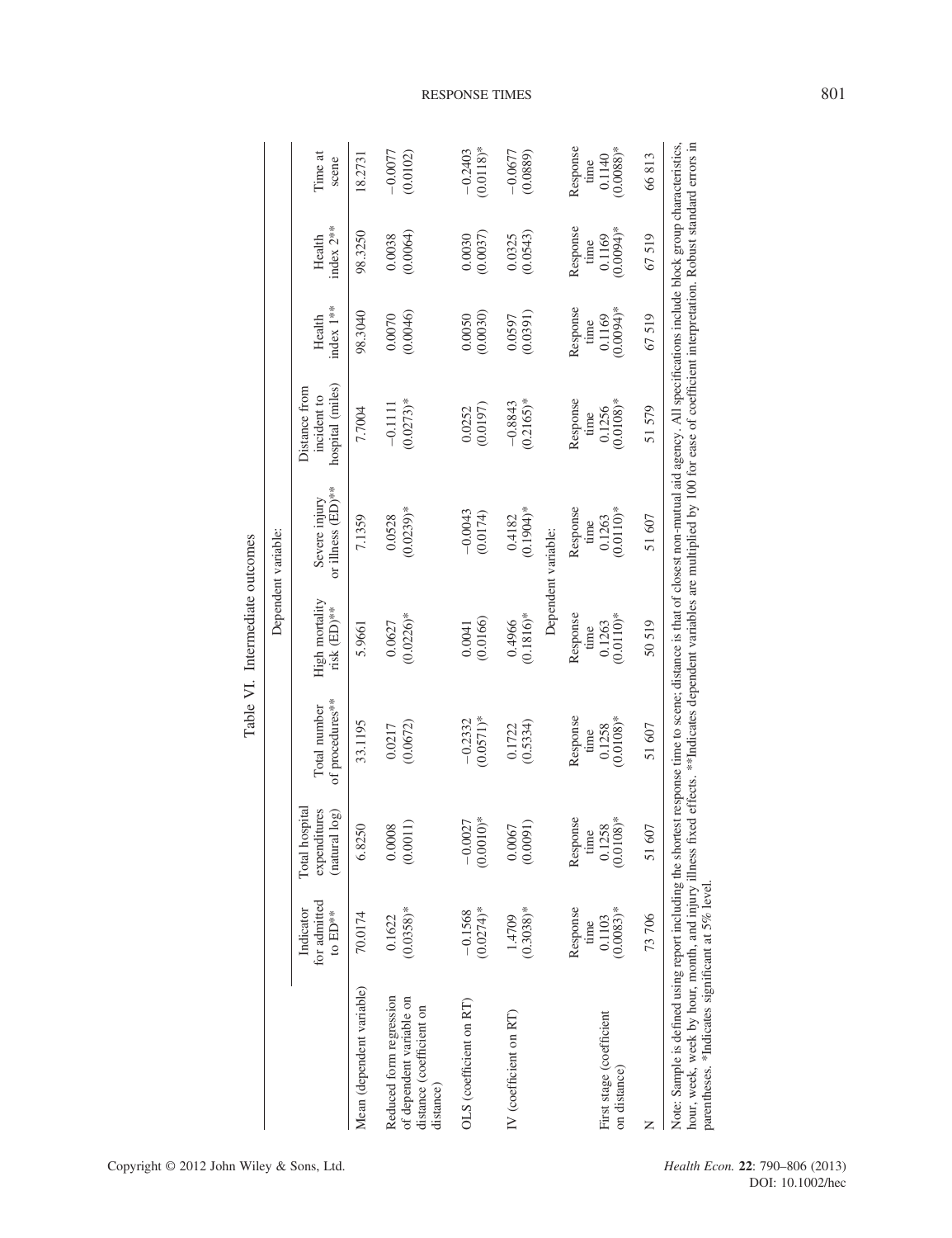the influence of outliers' and, in practice, makes the distribution close to normal (Diehr et al., 1999). In this project, for ease of coefficient interpretation, we used the natural log of ED expenditures and the number of ED procedures multiplied by 100 as measures of health care utilization.

Table VI follows the same basic format as Table III. The first row contains the reduced form of outcomes on distance, the second row contains the OLS estimates, the third row contains the IV estimates, and the final row contains the first stage results. The basic specification is that of the mortality specification with month, weekend by hour-of-day fixed effects, primary complaint indicators, weather indicators, and block group characteristics. All results are reported with robust standard errors. The first column includes the entire regression sample, but columns  $(2)$  - (6) only include patients admitted to the hospital. Columns  $(7)$ – $(9)$  have smaller sample sizes because of missing data.

These results show that response times affect the likelihood of being admitted to the ED. However, conditional on being admitted to the ED, response time does not significantly affect healthcare utilization: the IV estimates of the impact of response time on the number of ED procedures and total ED expenses are not significantly different from zero. Response times also significantly affect the condition of the patient as assessed in the ED. Patients with longer response times are more likely to be considered at high risk of mortality and to have more severe conditions, as Columns (4) and (5) in Table VI shows. It appears that response times also affect the choice of hospital; response time is negatively correlated with the distance from the incident to the hospital to which patients are admitted. The implication is that EMTs and paramedics take patients with longer response times to closer hospitals, whereas those patients who have shorter response times are transported to more distant facilities. This may be because paramedics grant patients less influence over the choice of hospital when they are in worse condition, or paramedics may simply want to get patients to the closest possible hospital.

It is not particularly surprising that response times do not significantly affect either health index, as these health indices are measured at the scene and are predictive only of short-term mortality (within 48 hours of the incident), and are not necessarily measures indicative of long term health. Response times also do not affect the time that EMTs and paramedics spend at the incident scene. In regressions not reported here, we find that response time does not consistently predict medication usage or treatments. A complete list of the medications and treatments provided to EMS patients is included in Appendix E, Table IIX.

A second potential explanation for increasing mortality over time is that patients who experience initially longer response times are more likely to make additional calls to EMS and, therefore, experience longer response times again. We ruled out this mechanism. Because 39% of EMS calls occur at home, if an initially longer response time causes damage and also increases the likelihood of making additional EMS calls, then later EMS calls will likely compound this effect. This mechanism implies that patients with longer response times experience more subsequent EMS calls, and the hazard of death conditional on survival for those with initially long response times should be increasing over time as opposed to constant.

To evaluate these claims, we created identifiers for any person who appears in the prehospital data set. Then, we calculated the average number of EMS calls following the initial call. We found that this number averaged zero for both patients above and below the mean of the distance from the incident to the provider, suggesting that a mass of so-called 'additional' EMS calls are not responsible for causing increasing damage to patients farther from agency locations. Second, looking directly at the hazard of mortality for EMS patients who experienced initially longer response times, even after controlling for survival from initial periods, there appears to be a continued but not increasing impact of longer response times on mortality. What we call a hazard here is simply the IV estimate of the impact of the initial response time on mortality in this period conditional on survival to the previous period. For example, the IV estimate for the hazard of mortality in day 2 conditional on survival to day 1 is 0.1803 (with a standard error of 0.0906). The hazard of mortality by day 30 conditional on survival to day 2 is 0.4236 (0.1288), whereas the hazard of mortality by day 90 conditional on survival to day 30 is 0.3375 (0.0952). The hazard of mortality by day 365 conditional on survival to day 90 is 0.3320 (0.1175), and the hazard of mortality by day 1460 conditional on survival to day 365 is 1.2389 (0.2230). If this explanation were true, the hazard of mortality should be increasing, and the number of subsequent EMS calls for patients with distances to their providers above the mean should be greater than zero, which is not what we find.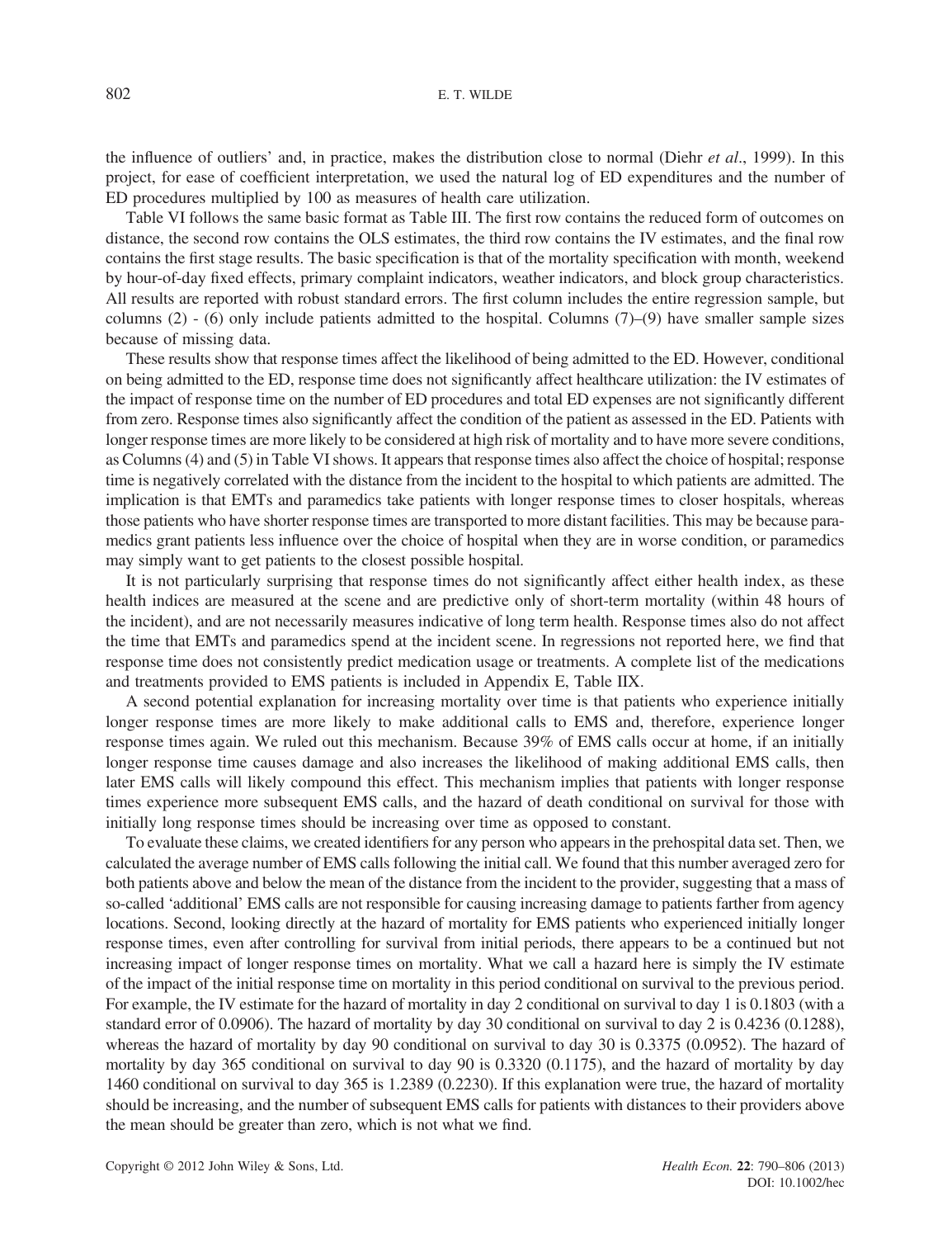# 7. DISCUSSION

Many factors affect the quality of EMS services. Existing research on EMS by economists largely focuses on the factors which affect the supply of EMS. For example, EMS may be supplied in many ways: publicly provided through a fire department or police department or privately provided by a for-profit or not-for-profit entity. The probability of being private seems to be related to the community's distance to other cities, the population, and the number of hospitals in the city (all but the former negatively associated with private provision)(David and Chiang, 2009).

Several researchers have used response times as a measure of quality. David and Harrington found that after controlling for population density, differences between blacks and whites in response time disappeared (David and Harrington, 2010). Concannon *et al.* found that distance, time of day, race, and gender predict longer total response times, and population density, racial composition (percentage white) and ER bypass are associated with delays of more than 15 minutes (Concannon et al., 2009).

Other factors affecting response time include worker fatigue, experience, human capital depreciation, and turnover. More experienced workers respond faster to EMS calls—a one standard deviation increase in trauma runs correlates with a 35-second reduction in out of hospital time (David and Brachet, 2009). Longer shifts, time of day, and worker turnover are also correlated with longer response times (Brachet *et al.*, 2010; David and Brachet, 2011)

We see this article as a natural extension of those existing articles that focus on the supply of EMS. Although many have looked at the factors that predict response time, the current evidence on the impact of reduced response times on outcomes is limited. One meta-analysis of a small set of case studies found that, on average, that shorter response times were associated with higher survival rates (Nichol *et al.*, 1996a). In that meta-analysis, a one-minute decrease in mean response time was associated with an increase in survival of 0.4 percentage points in a one-tier system (mean survival rate: 5.2%) and an increase of 0.7 percentage points in a two-tier system (mean survival rate: 10.4%) (Nichol et al., 1996a). As a proportion of total deaths, this suggests that a minute change in response time appears to cause a 8% change in survival to hospital discharge for cardiac arrest victims in a one tier system and a 7% change in survival to hospital discharge for cardiac arrest victims in a two tier system. This provides a benchmark of sorts for our estimates: we find that a one minute increase in response times causes an 8% change in survival within one day of the initial incident.

Only a handful of studies have examined the relationship between response times and outcomes for people suffering from conditions other than cardiac arrest. Presumably, this is based on the assumption that response times are very important for survival from cardiac arrest but less important for survival from other conditions. These studies have generally found no association between response times and survival (Newgard et al., 2010; Esposito *et al.*, 1995; Pons and Markovchick, 2002). A few studies have looked at outcomes after motor vehicle accidents with mixed results, but two of the studies were analyses of means only (Sanchez-Mangas et al., 2010; Esposito et al., 1995; Gonzalez et al., 2009).

Two studies analyzed outcomes for trauma patients and found no difference in survival based on response times (Pons and Markovchick, 2002; Newgard *et al.*, 2010). A third paper looking at mortality and response time for trauma patients found no survival benefit from a paramedic response time of less than 8 minutes, and a survival benefit for response times of less than 4 minutes for a subset of patients (those considered to be of 'intermediate' or 'high' risk of mortality, as defined by the study authors)(Pons et al., 2005).

Just two studies, to our knowledge, have looked at the impact of response times on a broad selection of EMS calls, rather than examining only incidents involving trauma or cardiac arrest (Blackwell and Kaufman, 2002; Blackwell et al., 2009). Blackwell and Kaufman study all patients with emergency responses of priority 1 or priority 2 who were transported to a Level 1 trauma center and compare means between survivors and non survivors, finding no significant difference in median response times between survivors and nonsurvivors and a slight benefit when response times are less than 5 minutes of around 1%. A second paper studying emergency, life-threatening transports compared mortality outcomes for those with response times of greater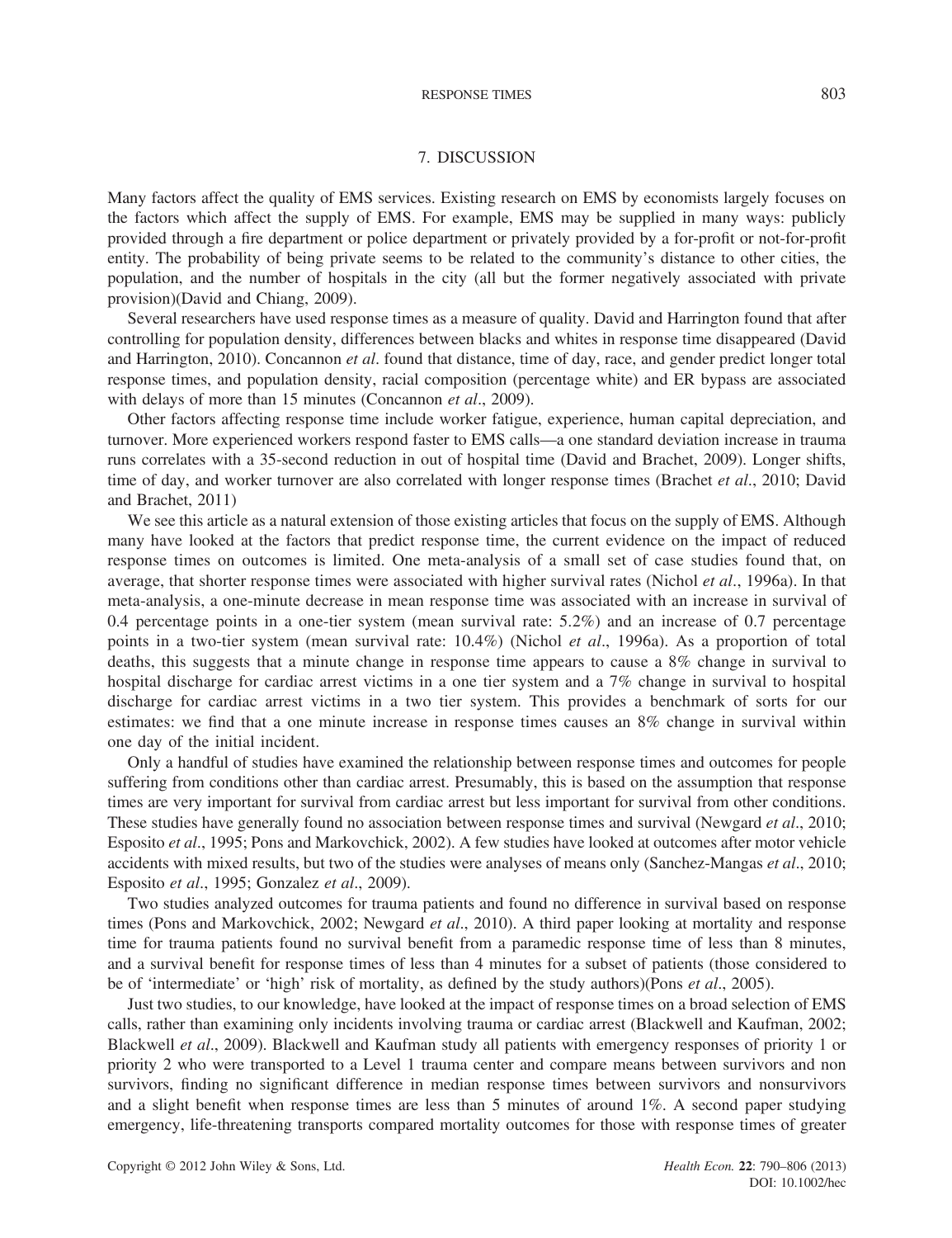than 10:59 with a random sample of patients with response times less than 10:59 and found no association but suggestive evidence that response times less than 5 minutes might be beneficial (Blackwell *et al.*, 2009).

There are many reasons to think that the endogeneity of response times is a very real problem for these analyses. Dispatchers tell drivers and paramedics the basic circumstances of incidents, including information, which allows drivers to determine whether to rush to the scene. Because riding 'hot' can carry significant risks for EMS personnel, the decision about whether to activate lights and sirens and travel quickly to the scene is almost always at the discretion of the paramedics. Empirical evidence supports this. After one community instituted a priority dispatch system, response times for more severe calls dramatically decreased, but they increased significantly for less severe calls (Slovis et al., 1985). Pons and Markovchick also found that ambulance drivers who take longer to arrive at the scene take longer to get from the scene to the hospital(Pons and Markovchick, 2002). This evidence supports discretion on the part of ambulance drivers.

Our results support this explanation: when we estimated the standard econometric model of response times on mortality, we found no statistically significant relationships and both positive and negative point estimates. However, when we instrumented for response times, our point estimates went up and become statistically significant, varying between 0.1363 and 1.2617 percentage points, a change of between 8%, one day after the incident, and 17%, 90 days after the incident. These results match the results of three related relevant papers.

Athey and Stern explore how the introduction of 911 and enhanced 911 services influence the outcomes of heart patients (Athey and Stern, 2002). Although they do not show the direct evidence of 911 on response times, they find that 911 services reduce mortality by 11%, presumably partially by lowering response times (Athey and Stern, 2002). This number is close to our 1- and 2-day mortality estimates.

A second paper accounts for the endogeneity of total out of hospital time—different from response time—by examining the impact of ambulance diversion on mortality among patients with acute myocardial infarction (Shen and Hsia, 2011). When an ambulance is diverted from a hospital and forced to drive to another hospital, it will take longer for the patient to receive definitive care; the total out of hospital time for the patient will be longer than it otherwise would be. As in our results, the authors find that the impact of a diversion of more than 12 hours increases over the time interval in which death is estimated: patients who experienced a diversion of more than 12 hours experienced more of a mortality increase a year out than they do after 30 days—an estimated 3%. Of course, diversion may affect outcomes for other reasons other than through total out of hospital time, but the pattern of results matches our own.

Finally, Buchmueller et al. (2006) estimate the direct relationship between deaths in a zip code and the distance from the population centroid of a patient's residential zip code to the closest hospital. They find that a one-mile increase in distance to the closest hospital increases mortality for heart attack victims within a zip code by 6.45%, a number not too different from our estimates of the impact of a minute change in response times on mortality ((Buchmueller et al., 2006). One might argue that one of the mechanisms through which distance to the hospital matters for health would be through response times.

# 8. CONCLUSION

This is the first study to examine the impact of changes in response time on mortality using an instrumental variable. It is also the first study to examine the impact of response time on emergency department admissions, procedures, and expenses. Several studies have found no significant relationship between response times and survival to hospital discharge. Using the empirical methods employed by previous researchers, we reproduce those results. However, our instrumental variables estimates show a strong relationship between response time and mortality. Higher response times also lead to a higher probability of hospital admission. As we continue to invest more resources in health care in the USA, it is important to know how our medical care affects outcomes throughout the life course. The benefits of reducing response times must be weighed against the considerable cost.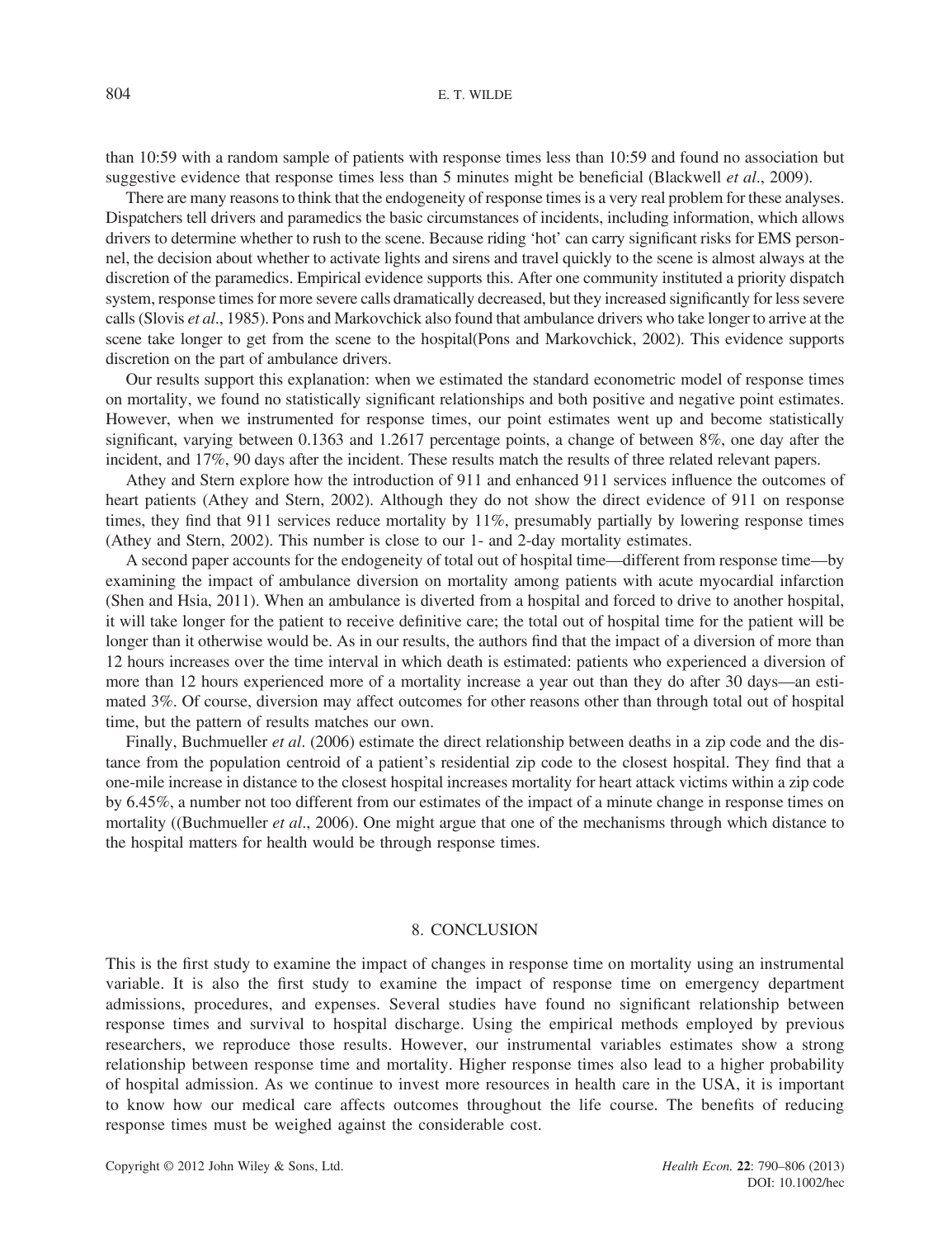#### ACKNOWLEDGEMENTS AND CONFLICT OF INTEREST STATEMENT

We are grateful to Orley Ashenfelter, Anne Case, Bryan Chamberlain, Elijah de la Campa, Angus Deaton, Hank Farber, Suzanne Gray, Jon Guryan, Rob Hollister, Bo Honore, Alan Krueger, Ilyana Kuziemko, David Lee, Joshua Legler, Molly Fifer McIntosh, Anna Wilde Mathews, Adriana Lleras Muñey, Matt Neidell, Kevin O'Neil, Christina Paxson, Irene Petrogeorge, Sam Picard, Uwe Reinhardt, Jesse Rothstein, Ceci Rouse, Analia Schlosser, Wangyal Shawa, Sam Schulhofer-Wohl, Courtney Stoddard, Betsy Tannahill, Iona Thraen, Vinayak Tripathi, Nick Virgen, Mark Watson, Don Wood, and Wu Xu. We would like to thank the Utah Bureau of Emergency Medical Services, Utah Department of Health, and the Utah Department of Transportation for allowing access to their data. This work benefited from presentations to many. We report no conflicts of interest. This manuscript has not been submitted elsewhere and has not been previously published. This research was approved by the institutional review board at the author's home institution.

#### REFERENCES

- Abowd JM, Vilhuber L. 2005. The sensitivity of economic statistics to coding errors in personal identifiers. *Journal of* Business & Economic Statistics 23(2): 133–152.
- Athey S, Stern S. 1998. The Adoption and Impact of Advanced Emergency Response Services. NBER Working Paper No. 6595.
- Athey S, Stern S. 2002. The impact of information technology on emergency health care outcomes. The Rand Journal of Economics 33(3): 399–432.
- Blackwell TH, Kaufman JS. 2002. Response time effectiveness: Comparison of response time and survival in an urban emergency medical services system. Academic Emergency Medicine 9(4): 288–295.
- Blackwell TH, Kline JA, Willis JJ, Hicks GM. 2009. Lack of Association Between Prehospital Response Times and Patient Outcomes. Prehospital Emergency Care 13(4): 444–450.
- Brachet T, David G, Duseja R. 2010. The Effect of Shift Structure on Performance: The Role of Fatigue for Paramedics. NBER Working Paper (16418).
- Braun O, Mccallion R, Fazackerley J. 1990. Characteristics of Midsized Urban Ems Systems. Annals of Emergency Medicine 19(5): 536–546.
- Buchmueller TC, Jacobson M, Wold C. 2006. How far to the hospital? The effect of hospital closures on access to care. Journal of Health Economics 25(4): 740.
- Bureau, US Census. 2000. Census 2000, Summary File 3; Census 2000 Summary Tables.
- Callans DJ. 2004. Out-of-hospital cardiac arrest The solution is shocking. The New England Journal of Medicine 351(7): 632–634.
- Concannon TW, Griffith JL, Kent DM, Normand SL, Newhouse JP, Atkins J, Beshansky JR, Selker HP. 2009. Elapsed Time in Emergency Medical Services for Patients With Cardiac Complaints Are Some Patients at Greater Risk for Delay? Circulation. Cardiovascular Quality and Outcomes 2(1): 9-15.
- Cummins R, Ornator J, Thies W, Pepe P. 1991. Improving Survival from Sudden Cardiac Arrest: The Chain of Survival Concept. Circulation: American Heart Association 83: 1832–1847.
- David G, Brachet T. 2009. Retention, Learning by Doing, and Performance in Emergency Medical Services. Health Services Research 44(3): 902–925.
- David G, Brachet T. 2011. On the Determinants of Organizational Forgetting. American economic journal. Microeconomics 3(3): 100.
- David G, Chiang AJ. 2009. The Determinants of Public versus Private Provision of Emergency Medical Services. International Journal of Industrial Organization 27(2): 312–319.
- David G, Harrington S. 2010. Population Density and Racial Differences in the Performance of Emergency Medical Services. Journal of Health Economics 29(4): 603-615.
- Diehr P, Yanez D, Ash A, Hornbrook M, Lin DY. 1999. Methods for analyzing health care utilization and costs. Annual Review of Public Health 20: 125–144.
- Esposito TJ, Maier RV, Rivara FP, Pilcher S, Griffith J, Lazear S, Hogan S. 1995. The impact of variation in trauma care times: urban versus rural. Prehospital and Disaster Medicine 10(3): 161-166; discussion 66-7.
- Fellegi IP, Sunter AB. 1969. A Theory for Record Linkage. Journal of the American Statistical Association 64(328): 1183–&.
- Fischer AJ, O'Halloran P, Littlejohns P, Kennedy A, Butson G. 2000. Ambulance economics. Journal of Public Health 22(3): 413–421.
- Gonzalez RP, Cummings GR, Phelan HA, Mulekar MS, Rodning CB. 2009. Does increased emergency medical services prehospital time affect patient mortality in rural motor vehicle crashes? A statewide analysis. American Journal of Surgery 197(1): 30–34.